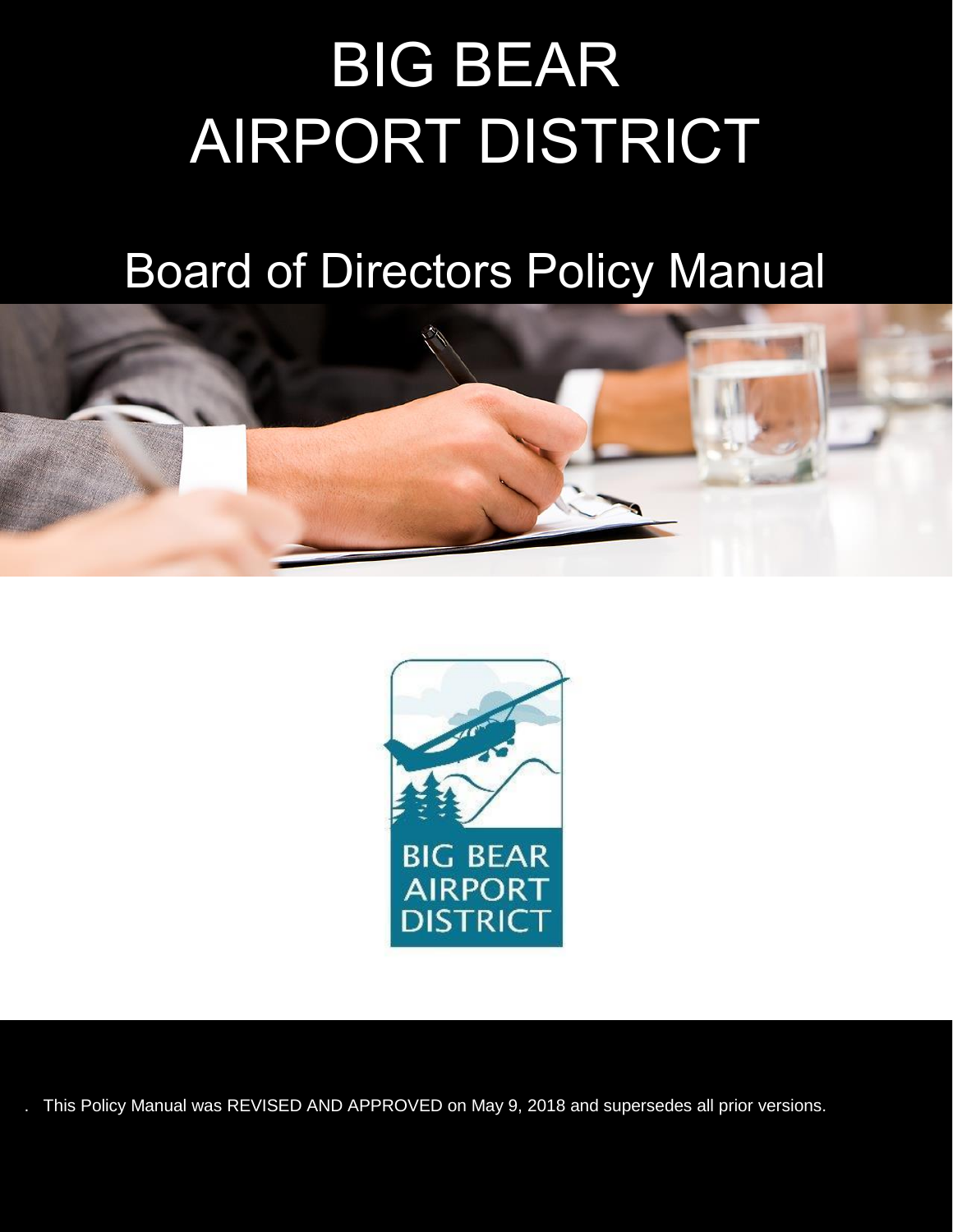## Board of Directors Policy Manual

**Mission Statement:**The Big Bear Airport District serves the Big Bear Valley by providing a safe, efficient, and superior venue for aviation operations.

**Board Oath of Office:** I do solemnly swear (or affirm) that I will support and defend the Constitution of the United States and the Constitution of the State of California against all enemies, foreign and domestic; that I will bear true faith and allegiance to the Constitution of the United States and the Constitution of the State of California; that I take this obligation freely, without any mental reservation or purpose of evasion; and that I will well and faithfully discharge the duties upon which I am about to enter.

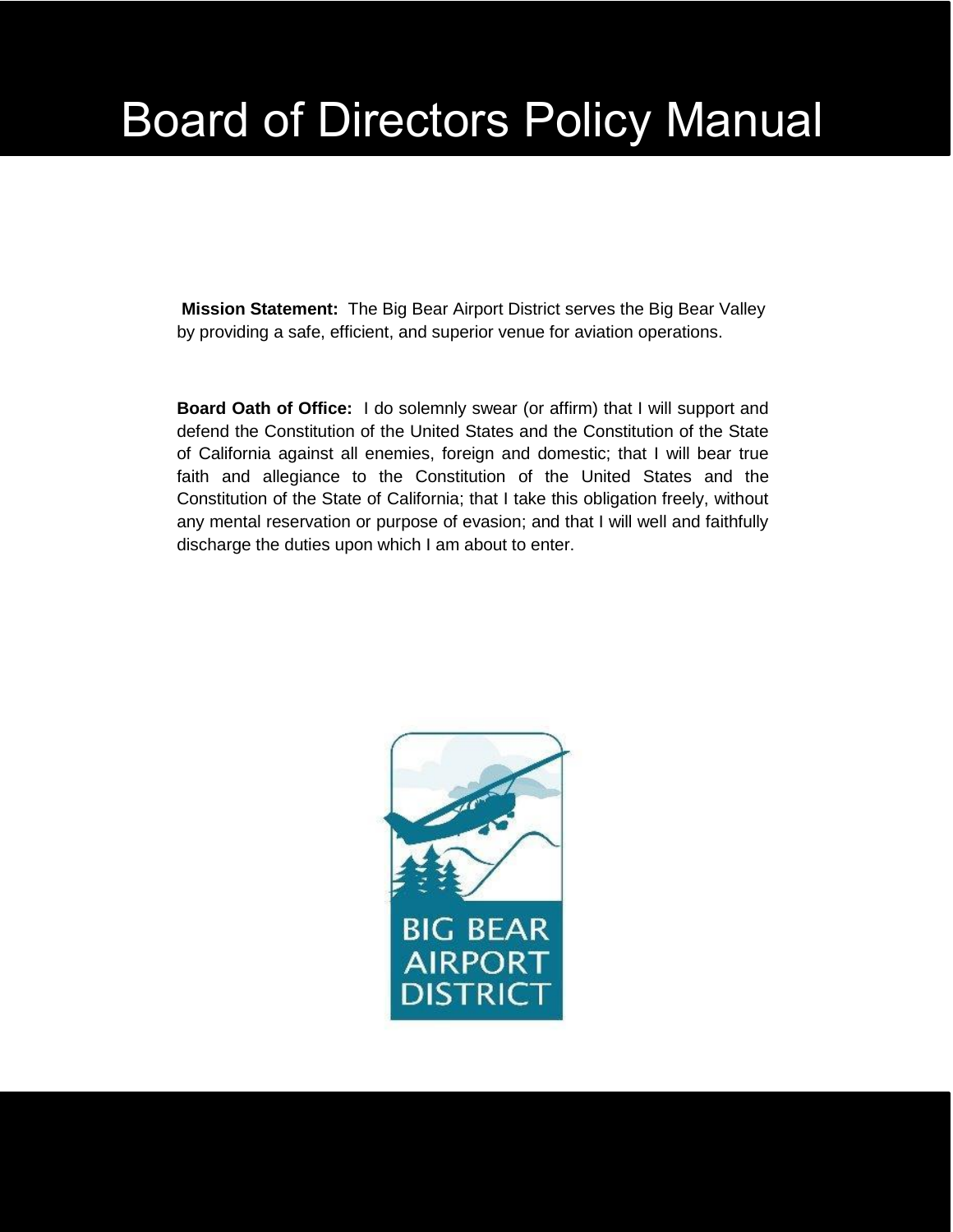### TABLE OF CONTENTS POLICIES

#### POLICY NO. AND POLICY TITLE **Example 20 AU 2014**

| <b>4000 GENERAL RULES</b>                                |                 |
|----------------------------------------------------------|-----------------|
| 4010 CODE OF BEHAVIOR                                    | $\overline{2}$  |
| 4011 GENERAL MANAGER DUTIES & POWERS                     | 4               |
| 4015 HARASSMENT AND DISCRIMINATION                       | 5               |
| 4020 ATTENDANCE AT MEETINGS                              | 7               |
| 4030 REMUNERATION AND REIMBURSEMENT                      | 8               |
| 4040 REIMBURSEMENT FOR TRAINING, EDUCATION & CONFERENCES | 9               |
| 4050 MEMBERSHIP IN ASSOCIATIONS                          | 12 <sup>2</sup> |
| 4060 BOARD OFFICERS                                      | 13              |
| 4080 COMMITTEES OF THE BOARD OF DIRECTORS                | 15              |
| 5000 BOARD MEETING PROCEDURES                            | 19              |
| 7000 TICKETS, PASSES & GIFTS - DISTRIBUTION POLICY       | 30              |
| 8000 CONFLICT OF INTEREST                                | 31              |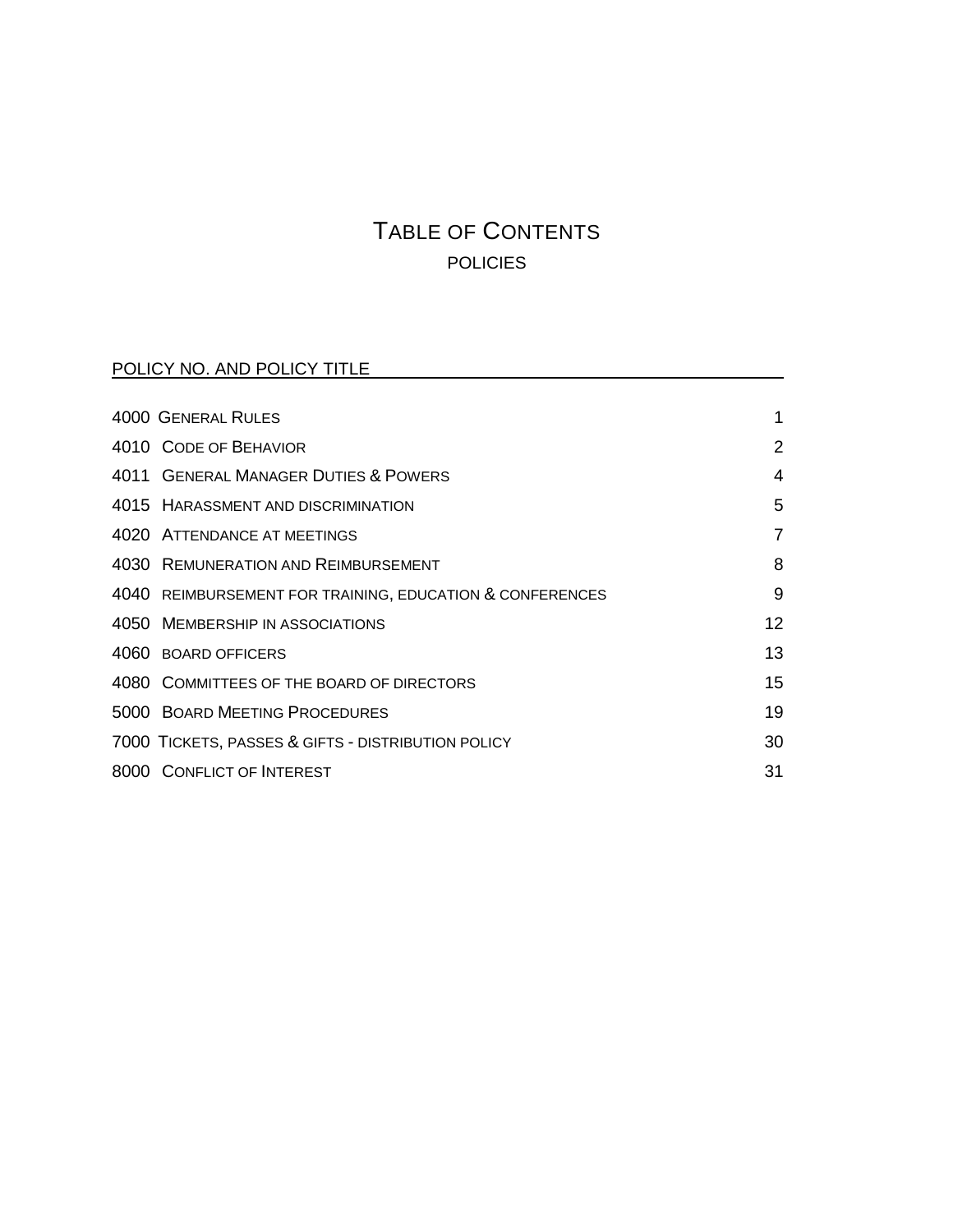#### **POLICY TITLE: GENERAL RULES POLICY NUMBER: 4000**

**4000.10 Purpose**: The purpose of this Policy Manual is to provide guidelines for the conduct of the Board of Directors ("Board") of the Airport District ("District"), as provided by Public Utilities Code Division 9, Aviation; Part 2, Airport Districts; Chapter 3, Internal Organization and other provisions of applicable law.

**4000.11 Suspension, Change or Repeal of Rules**: Any of the within rules not required by law or regulation may be suspended, changed, or repealed by a majority vote of the Board at a duly noticed meeting.

**4000.12 Basis of Authority**: The Board of Directors is the unit of authority within the District. Apart from their normal function as a part of this unit, Directors have no individual authority. As individuals, Directors may not commit the District to any policy, act, or expenditure.

Governing Laws: District officers will comply with, and be guided by, all applicable federal and state laws and regulations including, but not limited to, the Ralph M. Brown Act (Government Code Section 54950 et seq) as those may be amended from time-totime.

As set out in applicable law, the District shall defend and indemnify Board Members from any claim, liability or demand that arises out of a Director's performance of his/her duties as a Board Member or Officer of the District within the requirements of the State law.

The District Legal Counsel reports to the Board as a whole advising the Board on matters of general District-wide concern and is available to each Director for consultation regarding legal matters particular to that Board Member's participation or conflict of interest. Otherwise, legal opinions or advice from the District Counsel is only available to individual Board Members with concurrence by the full Board.

District Legal Council may be requested to attend any and all Board meetings by the Board President or General Manager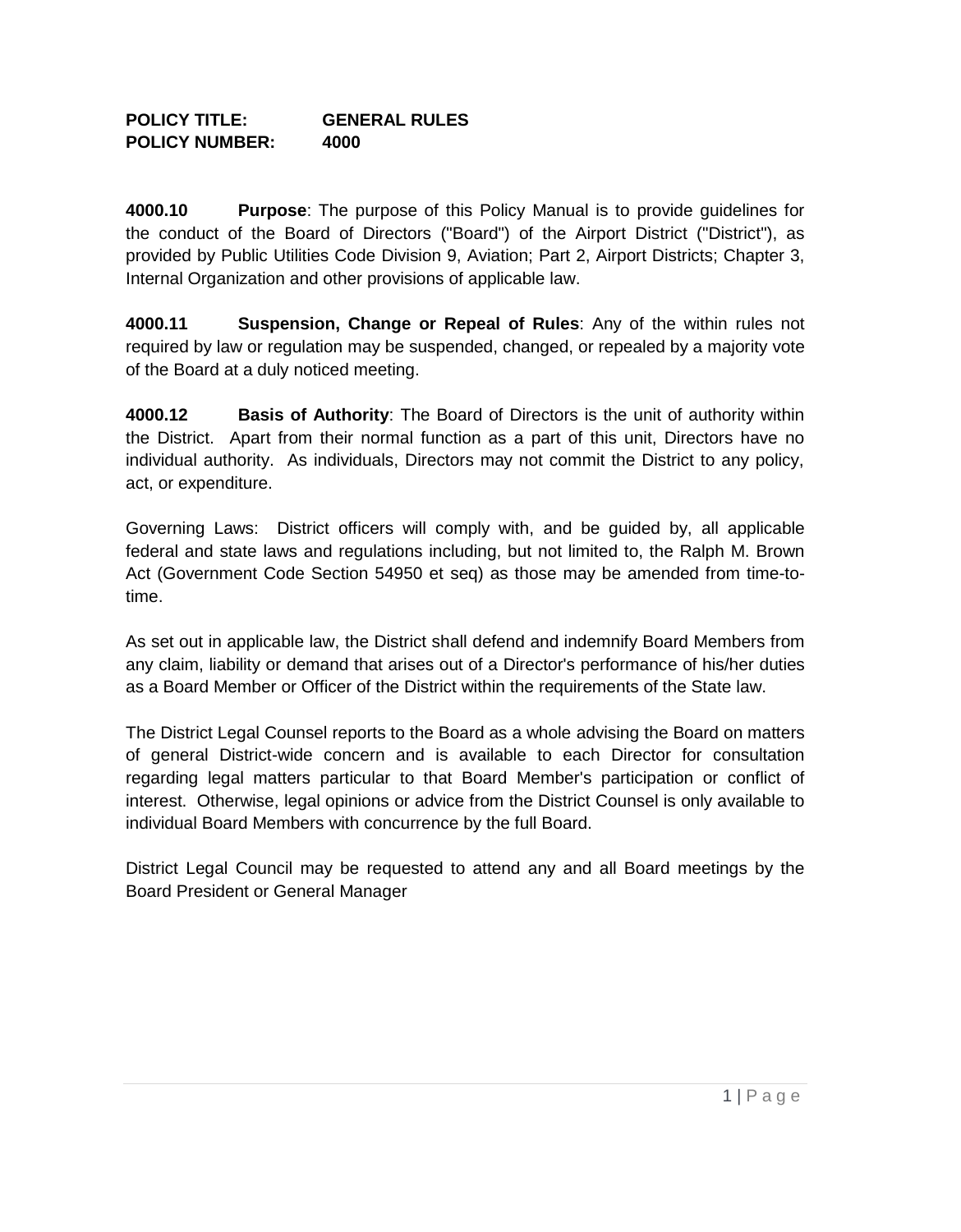#### **POLICY TITLE: CODE OF BEHAVIOR POLICY NUMBER: 4010**

**4010.10** The Board of Directors is committed to providing excellence in legislative leadership that results in the provision of the highest quality services to and representation of the Airport's constituents. In order to assist in the governing of the behavior between and among members of the Board of Directors, the following guidelines are recommended.

**4010.11** The needs and desires of the District's constituents should be the priority of the Board of Directors.

**4010.12** The primary responsibility of the Board of Directors is the formulation and evaluation of policy. Routine matters concerning the operational aspects of the District are to be delegated to the Airport General Manager ("General Manager").

**4010.13** Directors should commit themselves to emphasizing the positive, avoiding hidden agendas and other negative forms of interaction.

**4010.14** Directors should commit themselves to focusing on issues and not personalities. The presentation of the opinions of others should be encouraged. Cliques and voting blocs based on personalities rather than issues should be avoided.

**4010.15** Different viewpoints are healthy in the decision-making process. Individuals have the right to disagree with ideas and opinions. Once the Board of Directors takes action, Directors should not create barriers to the implementation of such action.

**4010.16** Directors should practice the following procedures:

- A. In seeking clarification on informational, operational, and policy items, Directors should directly approach the General Manager to obtain information needed to supplement, upgrade or enhance their knowledge to improve legislative decisionmaking.
- B. In handling operational complaints from citizens, tenants, and property owners in the District, said complaints should be referred to the General Manager.
- C. In handling items related to safety, concerns for safety or hazards should be reported to the General Manager or to District personnel.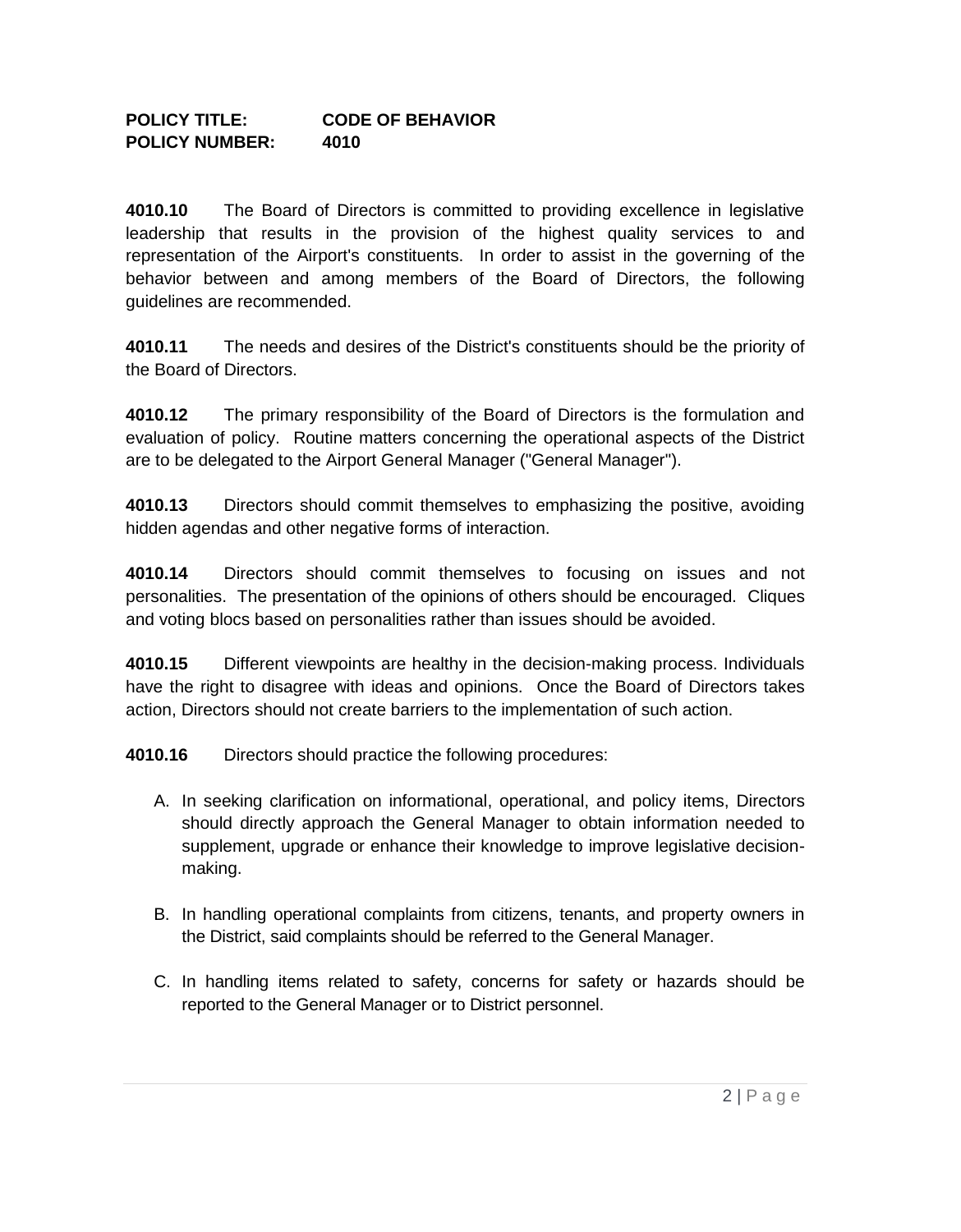D. In seeking clarification for administrative policy-related concerns, especially those involving personnel, legal action, land acquisition, finances, and programming, said concerns should be directed to the General Manager.

**4010.17** When approached by District personnel concerning specific District policy, Directors should direct inquiries to the General Manager. The chain of command should be followed.

**4010.18** The smooth working of the District is a team effort. All individuals should try to work together in the collaborative process, assisting each other in conducting the affairs of the District.

**4010.19** Directors should develop a working relationship with the General Manager wherein current issues, concerns and District projects can be discussed comfortably and openly.

**4010.20** Directors should function as a part of the whole.

**4010.21** Directors are responsible for monitoring the District's progress in attaining its goals and objectives, while pursuing its mission.

**4010.22** Members of the Board should conduct themselves in a professional manner, being honorable and supportive in their relations with Board colleagues, District staff and citizens of the community.

**4010.23** Members of the Board should commit themselves to promote communication, courtesy, honesty, respect and trust within the Board, staff and citizens.

**4010.24** In the event of personal conflict within the Board, members should address their issues promptly, privately and directly with other person or persons in question, in a manner consistent with the Brown Act, as we seek resolution.

**4010.25** Each Board member should accept responsibility for his or her actions, be understanding of the concerns of others and support the values of service to the public in good government.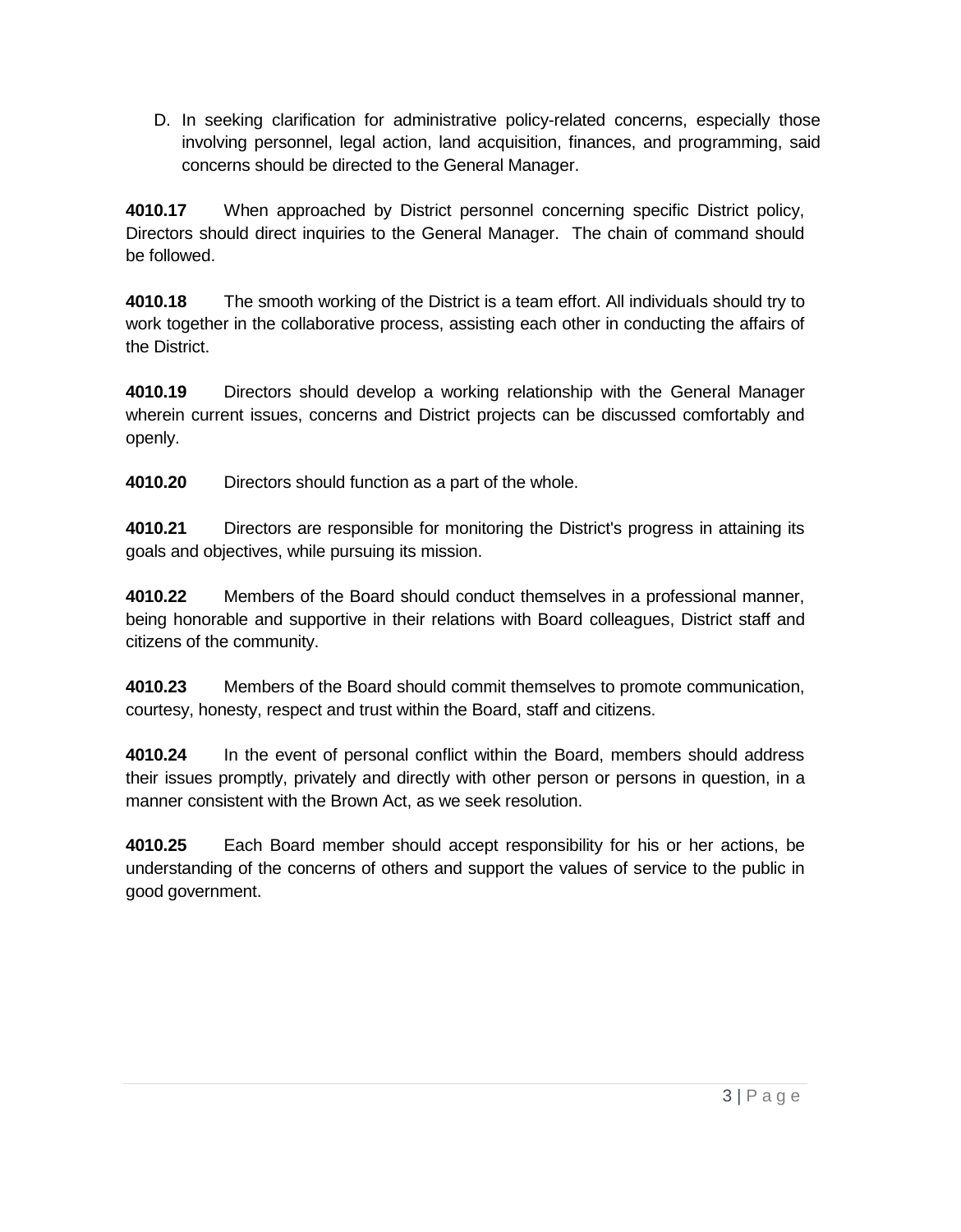#### **POLICY TITLE: GENERAL MANAGER DUTIES & POWERS POLICY NUMBER: 4011**

**4011.10** Public Utilities Code Section 22439 provides that the General Manager has the following powers and functions:

- A. Full charge and control of the construction, maintenance, and operation of the physical properties of the district.
- B. Except as otherwise provided in this article, full power to employ and discharge all employees and assistants at pleasure, prescribe their duties, and, subject to the approval of the board, to fix their compensation.
- C. Such other duties as may be imposed by the Board.

#### **4011.11** Interference with General Manager Duties & Powers

- A. No board member intentionally or otherwise shall impede the General Manager's powers and functions as set out in Public Utilities Code Section 22439. Once the Board by majority vote has given direction to the General Manager (whether generally, specifically, or through the adoption of a Strategic Plan) no Board member shall interfere with the General Manager carrying out that direction.
- B. Any Board member wishing to speak with the General Manager about District business shall make an appointment in advance with the General Manager to raise matters of District business. Except as otherwise required by law, the General Manager may limit the time for communication with Board members (including but not limited to meetings) based upon District workflow needs. Board members shall not contact staff directly except in the absence of the General Manager or in an emergency.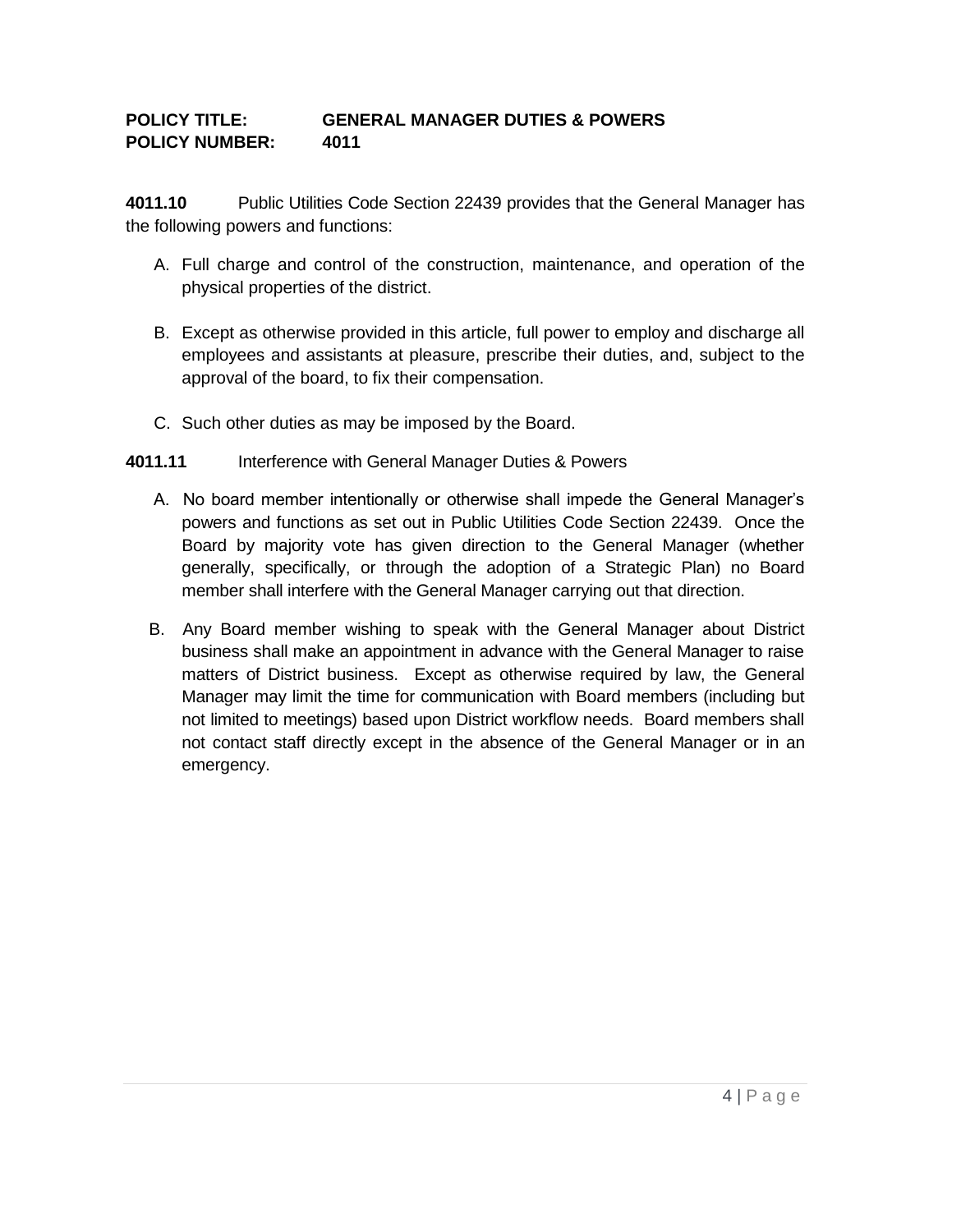#### **POLICY TITLE: HARASSMENT AND DISCRIMINATION POLICY NUMBER: 4015**

**4015.10** Each Board Member is governed by the procedures set out in the Employee Handbook for dealing with a harassment complaint. In the event the General Manager is the subject of the harassment complaint, the complaint shall be reported to and handled by the Board President.

**4015.11** Harassment or Discrimination. The Big Bear Airport District strives to maintain a workplace that fosters mutual employee respect and promotes harmonious, productive working relationships. The District believes that harassment or discrimination in any form constitutes misconduct that undermines the integrity of the employment relationship.

Harassment includes "abusive conduct" which means there is malicious conduct that a reasonable person would find hostile, offensive and unrelated to business, including but not limited to verbal abuse and threatening conduct.

Therefore, the Big Bear Airport District maintains a strict policy prohibiting all forms of unlawful harassment, including sexual harassment and harassment based on race, color, religion, national origin, age or any other characteristic protected by state or federal law. This policy applies to Board members as well as to all agents and employees of the District, including supervisors and non-supervisory employees. It prohibits unlawful harassment of any form, including verbal, physical and visual harassment. It also prohibits retaliation of any kind against individuals who file valid complaints or who assist in a District investigation.

**4015.12** Sexual harassment includes, but is not limited to, making unwanted sexual advances and requests for sexual favors where either (1) submission to the conduct is made either an explicit or implicit condition of employment, status or promotion, (2) submission to or rejection of the conduct is used as the basis for an employment decision affecting the harassed employee; (3) the conduct has the purpose or effect of substantially interfering with an employee's work performance or creates an intimidating, hostile, or offensive work environment; or (4) submission to, or rejection of, the conduct is the basis for any decision affecting benefits, services, programs, or other available activities.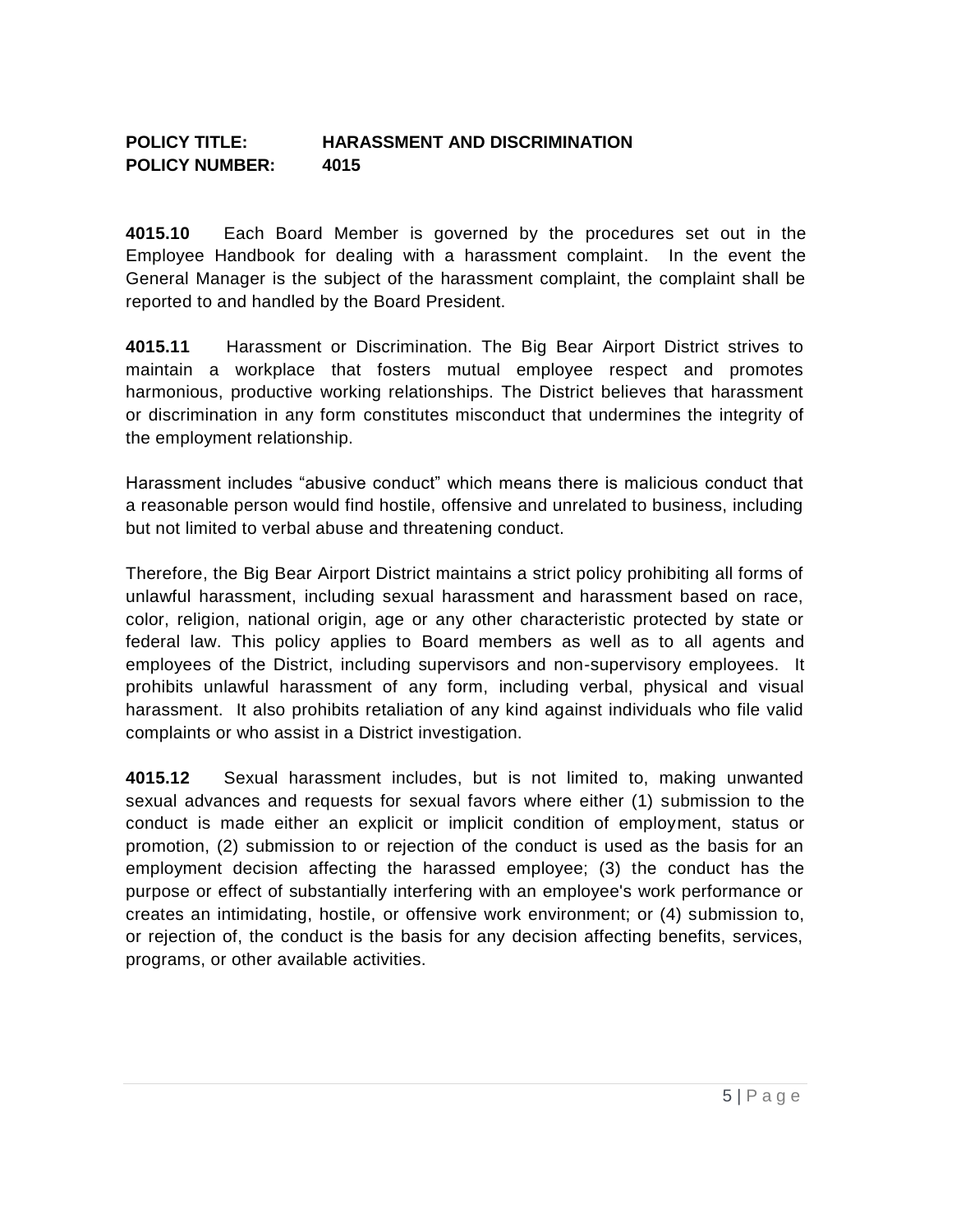**4015.13** Unlawful harassment may take other forms, including: (1) verbal conduct, such as derogatory comments, slurs or epithets; (2) physical conduct, such as assault, blocking normal movement, or interference with work directed at an employee because of the employee's sex or other protected characteristic; or (3) visual conduct, such as derogatory posters, cartoons, drawings or gestures.

**4015.14** Any director who believes he or she has been harassed by a co-worker, supervisor, or officer of the District should firmly and clearly tell the person engaging in the harassing conduct that it is unwelcome, offensive and should stop at once. The person should also promptly report the occurrence to the General Manager or the President of the Board of Directors if the harassing conduct involves the General Manager. The District will promptly and thoroughly investigate the claims, either through its own personnel, or through a contract investigator. Disciplinary action, up to and including termination, will be taken against any employee who engages in harassing behavior. The District will conduct its investigation in as confidential a manner as possible. A timely resolution of each complaint will be reached and communicated to the employee and the other parties involved. Appropriate corrective action, up to and including termination, will be taken promptly against any employee engaging in discrimination and/or harassment. Retaliation against any employee or Director for filing a complaint or participating in an investigation is strictly prohibited. However, any employee that knowingly makes a false claim of harassment and/or discrimination will be subject to corrective action, up to, and including, termination.

**4015.15 Retaliation**: Retaliation is any adverse conduct taken because a covered individual has opposed harassment or discrimination, or has participated in the complaint and investigation process described herein. "Adverse conduct" includes but is not limited to: taking sides because an individual has reported harassment or discrimination, spreading rumors about a complaint, shunning and avoiding an individual who reports harassment or discrimination, or real or implied threats of intimidation to prevent an individual from reporting harassment or discrimination.

**4015.16 Option to Report to Outside Administrative Agencies:** An individual has the option to report harassment, discrimination, or retaliation to the U.S. Equal Employment Opportunity Commission (EEOC) or the California Department of Fair Employment and Housing (DFEH). These administrative agencies offer legal remedies and a complaint process. The nearest offices are listed in the government section of the telephone book.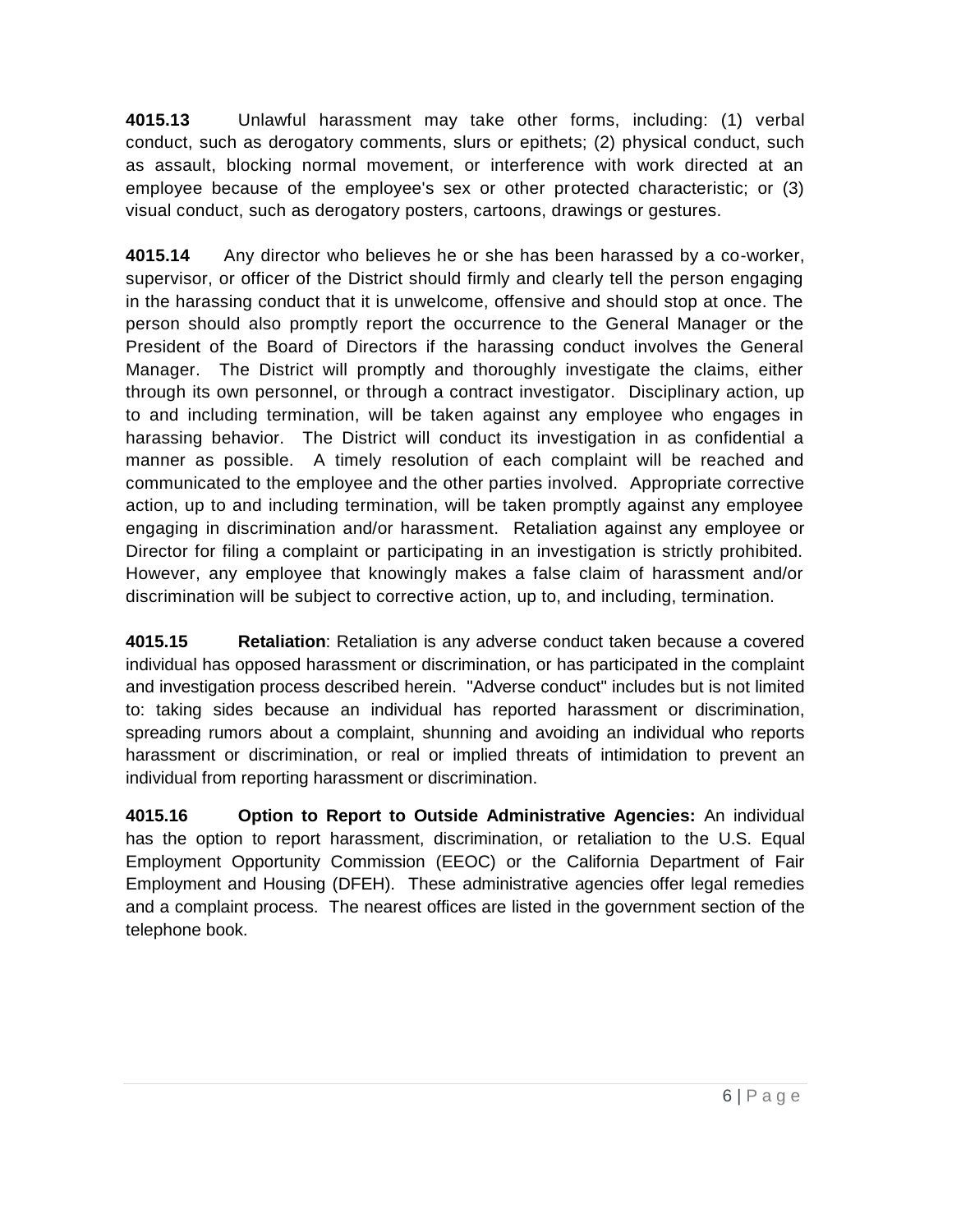#### **POLICY TITLE: ATTENDANCE AT MEETINGS; VACANCY POLICY NUMBER: 4020**

**4020.10** Members of the Board of Directors are expected to attend all regular and special meetings of the Board unless there is good cause for absence.

**4020.11** A vacancy in the office of Board member occurs as provided in Govt. Code Sections 1770 et seq as those may be amended from time to time.

**4020.12** A Director has permission for an absence when excused by the Board President or Vice-President at the time of roll call for attendance at any meeting if he or she is absent for good cause. By way of example, and not of limitation, "good cause" includes, but is not limited to, reasons related to personal or family matters or to attend a Board-approved conference. An unexcused absence requires a finding by the Board that the absence is without good cause.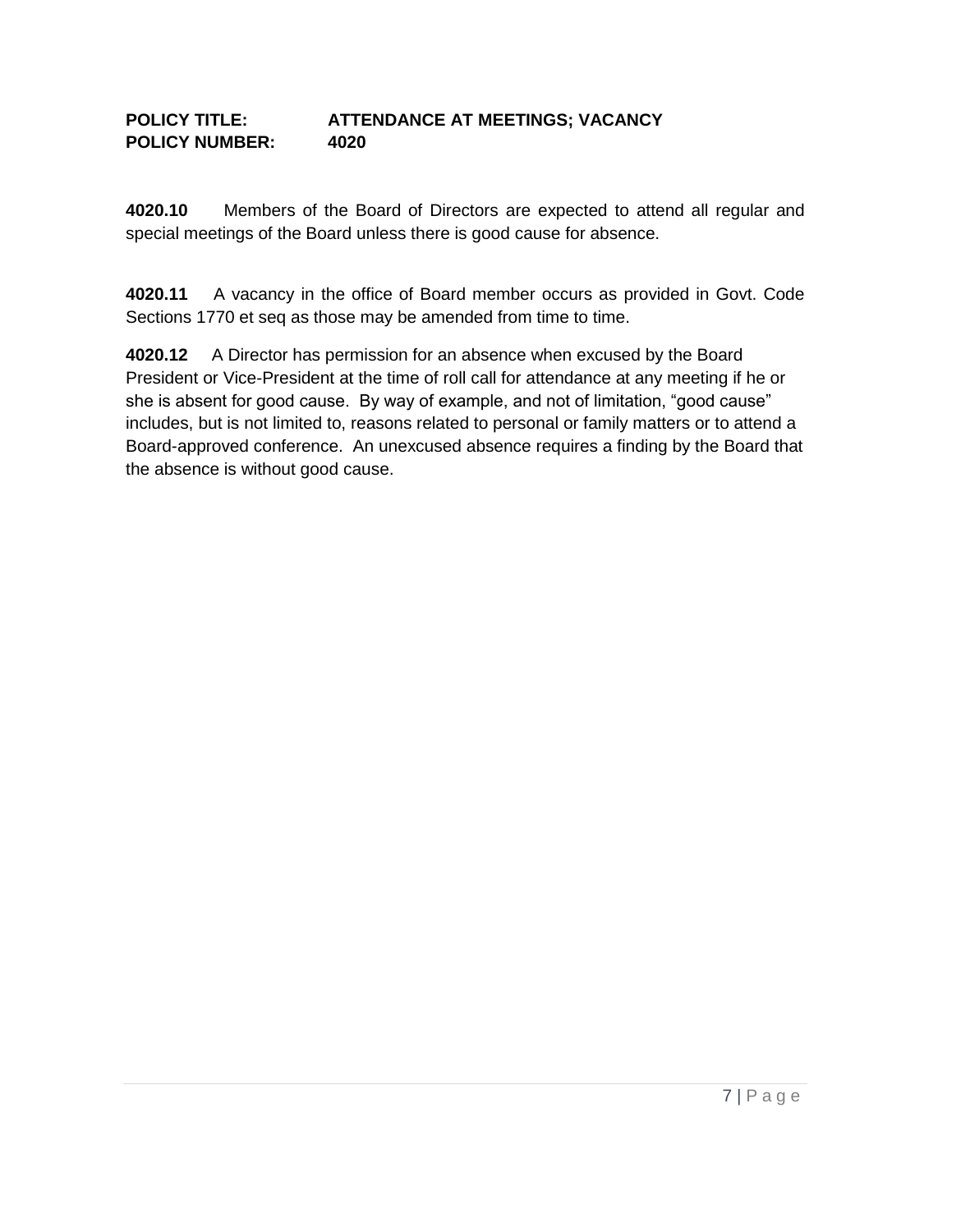#### **POLICY TITLE: REMUNERATION AND REIMBURSEMENT POLICY NUMBER: 4030**

**4030.10** Members of the Board of Directors will receive a Director's Fee in the amount of \$100.00 per Board meeting, not to exceed four (4) meetings per calendar month.

**4030.11** Subject to the limitation above, Directors will be paid the Director's Fee for attending all Board, Special, Standing Committee and Ad Hoc Committee meetings in accordance with the Public Utilities Code 22407 and conferences or organized educational activities conducted in compliance with Govt. Code Section 54952.2, including but not limited to ethics training pursuant to Govt. Code Sections 53232.1 et seq.

**4030.12** Members of the Board of Directors also will be reimbursed for all legitimate expenses necessarily incurred in the performance of their official duties, not to exceed \$100.00 per month, as determined by Motion on July 13, 2011. Such reimbursement does not include that under Section 4040.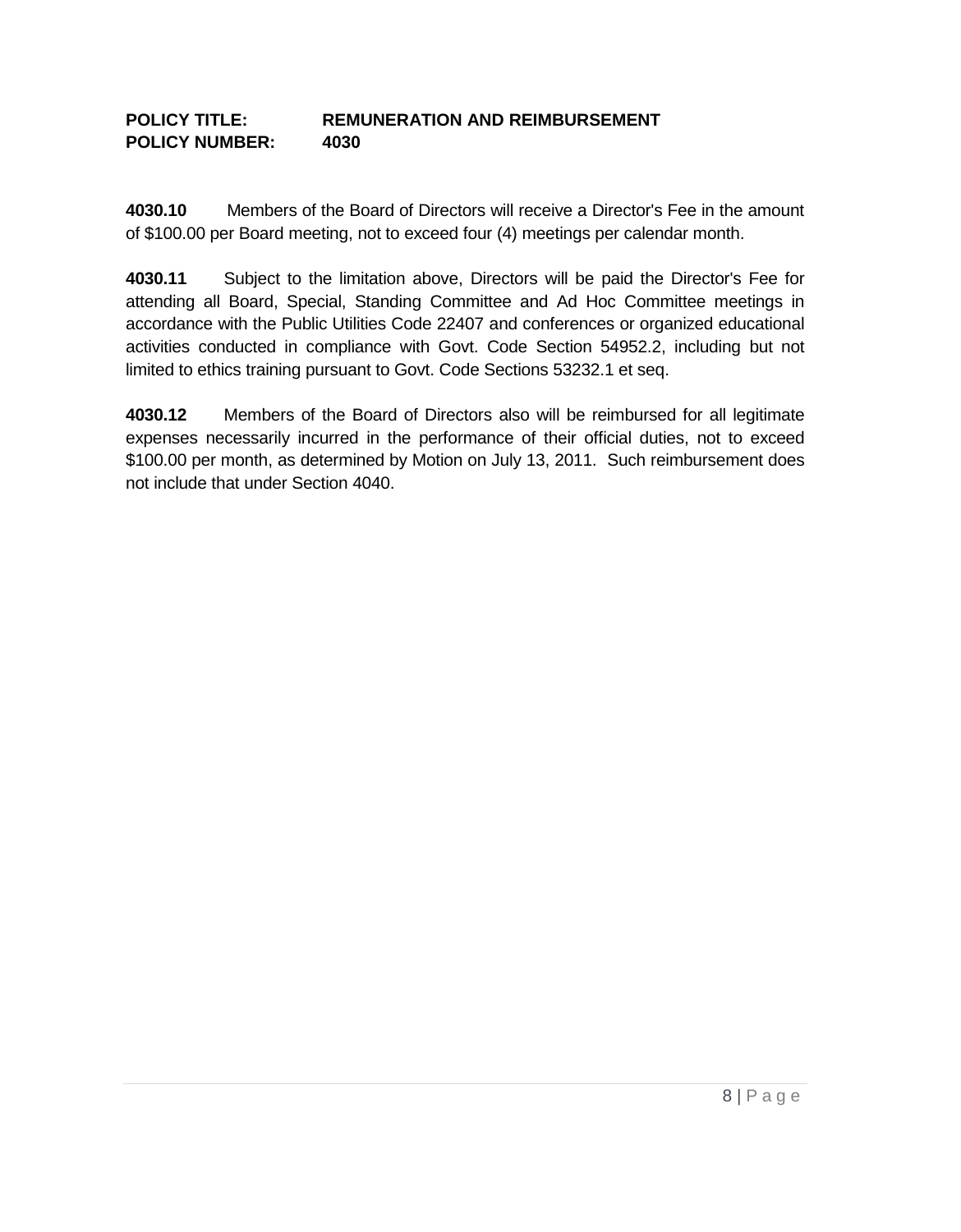#### **POLICY TITLE: REIMBURSEMENT FOR TRAINING, EDUCATION AND CONFERENCES POLICY NUMBER: 4040**

**4040.10** Members of the Board of Directors are encouraged to attend educational conferences and professional meetings when the purpose of such activities is to improve District operation. Hence, there is no limit as to the number of Directors attending a particular conference or seminar when it is apparent that their attendance is beneficial to the District.

**4040.11 Travel Policy:** It is the policy of the District to encourage Board development and excellence of performance by reimbursing expenses incurred for tuition, travel, lodging and meals as a result of training, educational courses, participation with professional organizations, and attendance at local, state and national conferences associated with the interests of the District, appearances before or meetings with other governing or regulatory bodies, ceremonial functions, or ethics training. There will be no reimbursement for alcohol or for spouse or guest meals.

**4040.12 Travel Arrangements:** The Administration Manager is responsible for making arrangements for Directors for conference and registration expenses. Directors shall provide as much notice as possible to allow staff to make such arrangements. Reimbursement, when appropriate, shall include reimbursement of expenses for mileage, meals, lodging and travel, subject to the restrictions below. If an advance for expenses is requested prior to the Director leaving, a check will be issued by the Administration Manager, subject to the limits set out here. Notwithstanding, an expense form and receipts are required upon the Director's return, and the Director must reimburse the District for any amount paid for which there is no receipt. If the request for payment is submitted after the Director has already attended the function, the request must be submitted on an expense reimbursement form provided by the District. In addition, a receipt must be submitted and only the exact amounts of the receipts will be paid (not to exceed the authorized amount).

**4040.13 Meal Reimbursement:** Travel meals will be reimbursed at no greater than \$75.00 per day.

**4040.14 Conference Lodging:** When the lodging to be reimbursed is for an organized educational conference the reimbursement cannot be more than the group rate published by the conference assuming it is available at the time the reservation is made. If the group rate is not available, then the District should seek the governmental rate. If neither the group nor the government rate is available, the maximum which may be paid for lodging in California is \$200.00/per night. All greater amounts or lodging outside California requires prior approval as set out below.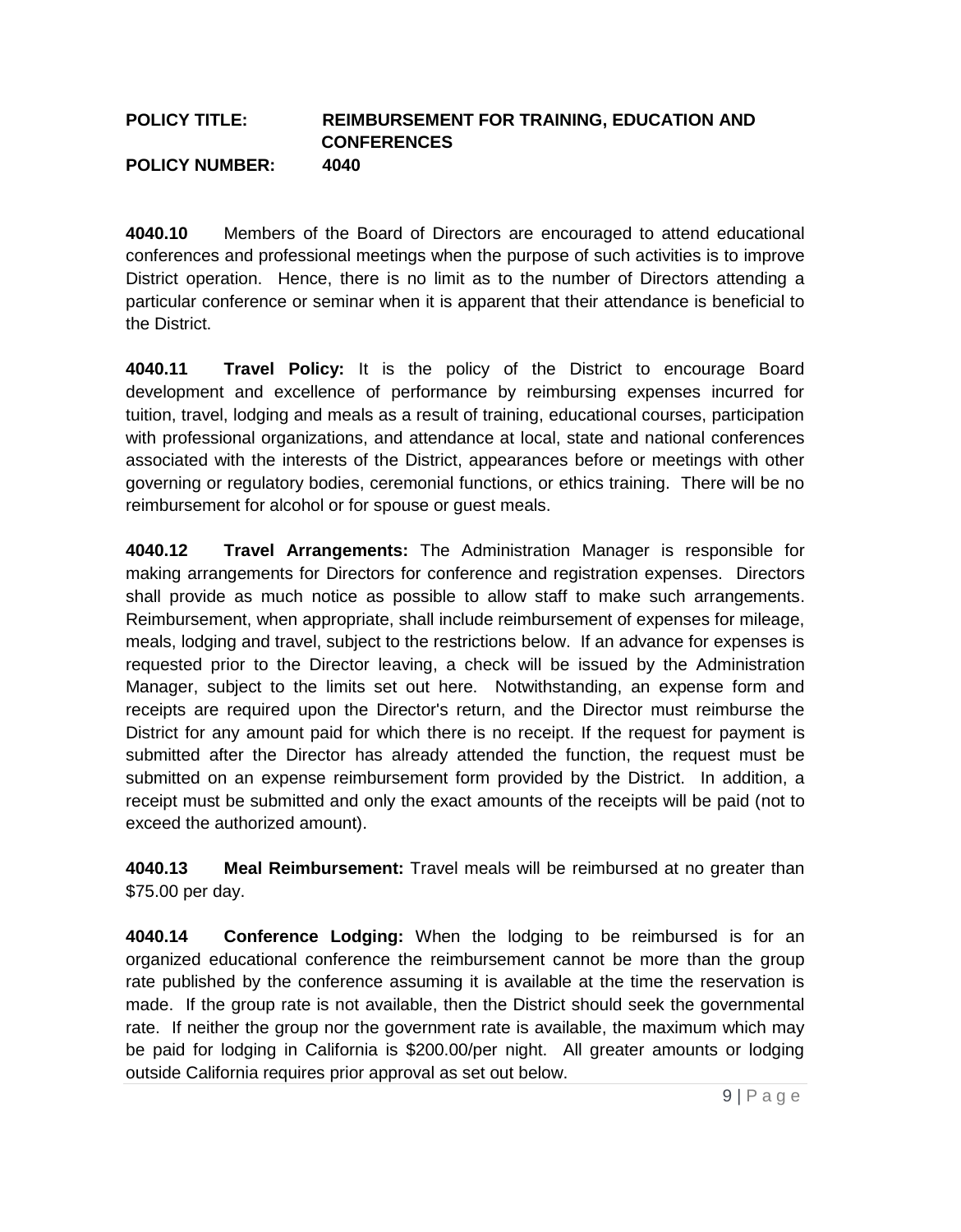**4040.15 Transportation and Other Lodging:** When available, Board members must use government or group rates for transportation and lodging. If such rates are not available, the maximum rate for air travel is \$500.00 round trip within California. Airport shuttles and public transit shall not exceed \$100.00/day. If a taxi is necessary, such cost shall not exceed \$100.00/day. Car rentals should not exceed \$60.00/day. Directors should utilize long-term airport parking.

**4040.16 Amounts above the Set Rate:** When the amount to be expended or reimbursed is going to exceed the Policy limit the expenditure must be approved at a public Board meeting before it is incurred. A Director may choose to pay additional amounts at his/her own expense.

**4040.17 Mileage:** Reimbursement for the cost of the use of a Director's vehicle on District business will be on the basis of total miles driven and at the maximum rate specified in the Internal Revenue Service Guidelines in effect at the time of the vehicle usage.

**4040.18 Private Aircraft:** Directors may use private aircraft on District business provided it is insured with an endorsement naming the Big Bear Airport District as an additional insured. Reimbursement for use of a private aircraft will be at the same rate per statute mile as the IRS rate for Director's vehicle driven to the same destination. Mileage shall be determined from point-to-point as published on highway road maps. The Director also shall be reimbursed the actual amounts for any landing fee and the cost of aircraft parking.

**4040.19 Report:** At the next Regular Board of Directors meeting after a Board Member's attendance at a conference or other event at District's expense, the Board Member shall provide a brief or written report regarding that conference. The written report may be provided on a form, which will be included with the agenda packet.

**4040.20 Penalties for Violating the Reimbursement Policy:** Pursuant to provisions set out in Government Code Section 53232.4, penalties for violating the reimbursement policy should differ depending upon the violation. A violation of the requirement to take the required training every two years (as evidenced by a certificate) could be subject to a penalty such as a public warning by the Board or even censure for continued or intentional non-compliance. In contrast, however, Section 53232.4 provides that the penalties for "proven misuse of public resources or falsification of expense reports" may include, but are not limited to, no reimbursement for these or future expenses, restitution, or civil penalties for misuse of public resources or referral to the District Attorney for criminal prosecution for misuse of public resources.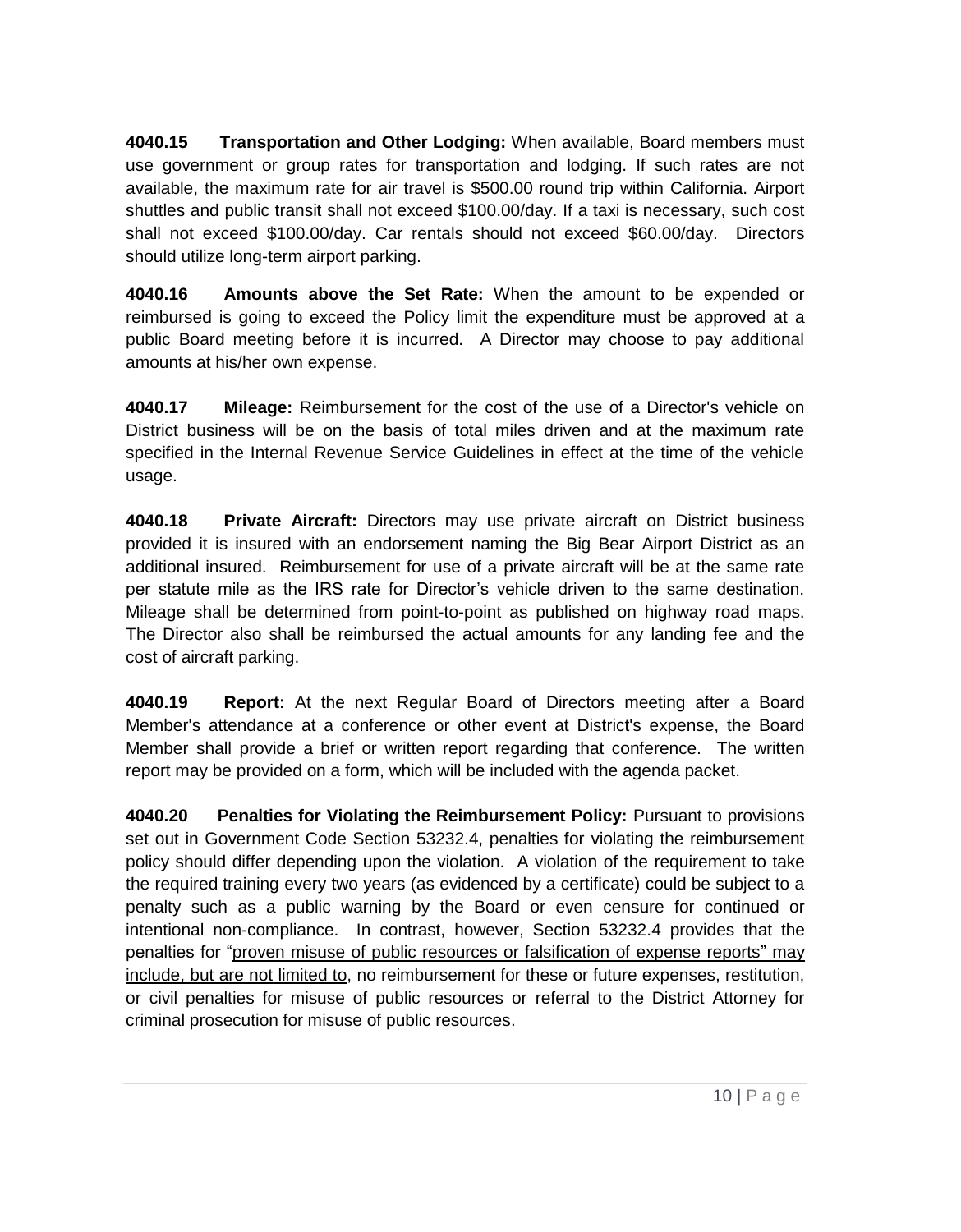**4040.21 Board Development:** Board Members are expected to participate in ongoing development as a Board Member.

- A. New Board Members will:
	- 1. Participate in AB1234 Ethics Training within the first year of taking office and every other year thereafter.
	- 2. Participate in AB1825 Sexual Harassment Training pursuant to Govt. Code Sections 53237 et seq. within the six months of taking office and every other year thereafter.
	- 3. Be given access to Board Development Webinars.
- B. All Board Members will participate in:
	- 1. Biennial Ethics Training in compliance with AB1234.
	- 2. Biennial Sexual Harassment Training in compliance with Govt. Code Sections 53237 et seq.
	- 3. Budget and Development Workshops.
	- 4. A yearly self-assessment.
	- 5. Any other training as required by law or approved by a vote of the Board.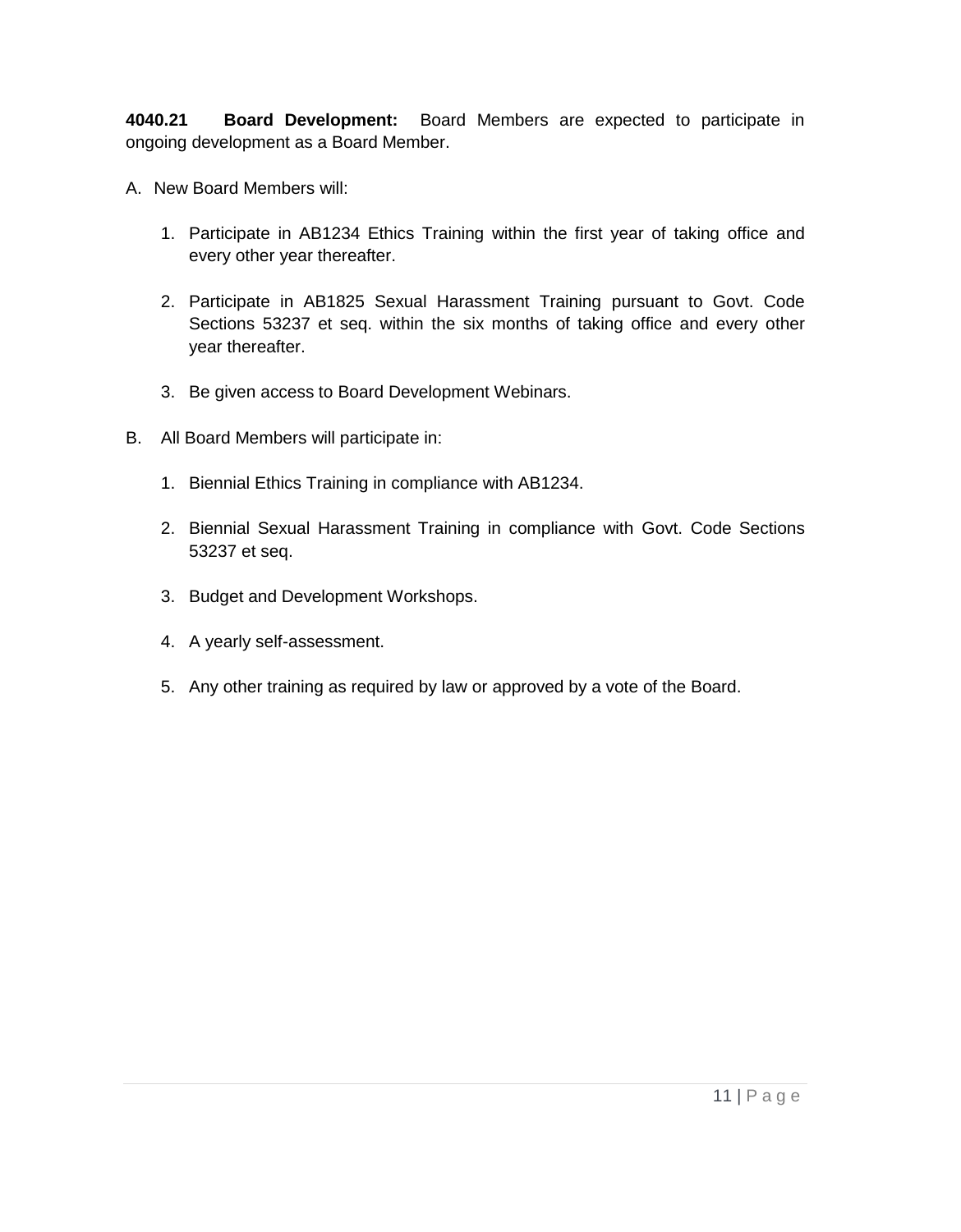#### **POLICY TITLE: MEMBERSHIP IN ASSOCIATIONS POLICY NUMBER: 4050**

**4050.10** The Board shall ordinarily hold membership in and attend meetings of such national, state, and local associations as may exist which have applicability to the functions of the District, and shall look upon such memberships as an opportunity for in-service training.

**4050.11** The Board shall maintain membership in the California Special Districts Association and shall insure that annual dues are paid when due.

**4050.12** The Board shall maintain membership in the San Bernardino County Association of Special Districts and shall insure that annual dues are paid when due.

**4050.13** At the Regular Board Meeting in January of each year, a member of the Board may be selected to represent the District at the San Bernardino County Association of Special Districts in accordance with said Chapter's Constitution/Bylaws, and another member of the Board or a staff member shall at the same time be selected to serve as an alternate for the representation.

**4050.14** The Board may approve membership to other organizations as it deems appropriate.

**4050.15** The Board of Directors shall maintain membership in the Big Bear Chamber of Commerce.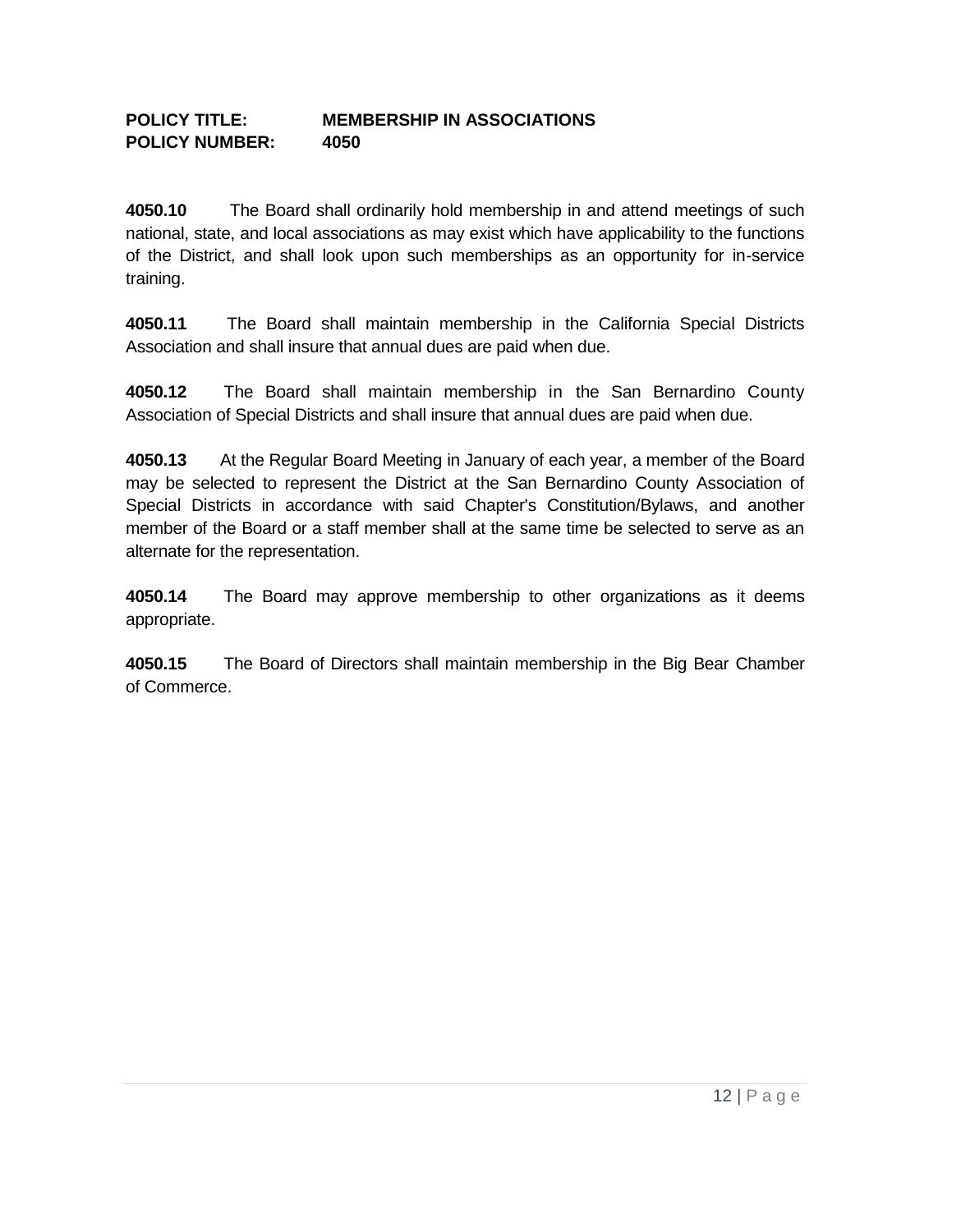#### **POLICY TITLE: BOARD OFFICERS POLICY NUMBER: 4060**

**4060.10 President:** The President will perform the duties of presiding officer at all meetings of the Board of Directors and will carry out the resolutions and orders of the Board of Directors and perform such other duties as the Board of Directors prescribes including appointment of members to serve on ad hoc and standing committees of the Board and designation of committee chairs. The Presiding Officer may make motions or second motions and debate and vote on any matter under consideration.

**4060.11 Vice President:** If the President resigns or is absent or disabled, the Vice President will perform the President's duties. If the President disqualifies himself/herself from participating in an agenda item or declares himself/herself partisan in the debate on any such item, the Vice President shall perform the duties of the Presiding Officer.

**4060.12** Annually at the Regular December Board Meeting, after the seating of any newly-elected or re-elected Board Member, the Board shall select a President, Vice President and other Board Officers to serve during the coming calendar year. At the January Regular Board Meeting, the President will make assignments to the standing and any ad hoc committees. These ad hoc committee assignments do not prevent the President from assigning an ad hoc committee at any time throughout the year.

The Board Secretary will post an Agency Report of Public Official Appointments – FPPC Form 806 in December and then update with any changes.

- A. **Presiding Officer:** The Presiding Officer may make motions or second motions and debate and vote on any matter under consideration. The President may work with the General Manager in the development of agendas but has no unilateral authority, over and above that of other Board Members, to direct action of the General Manager or staff.
- B. **Call to Order:** The Meeting of the Board shall be called to order by the Presiding Officer. In the absence of both the President and the Vice President, the Meeting shall be called to order by the Board Secretary, whereupon the Board Secretary shall immediately call for the selection of a temporary Presiding Officer by majority vote of the remainder of the Board.
- C. **Question to be Stated:** The Presiding Officer or Board Secretary verbally shall restate each question immediately prior to calling for the vote. Following the vote, the Presiding Officer or Board Secretary shall verbally announce whether the question carried or was defeated and those voting for or against the question. The Presiding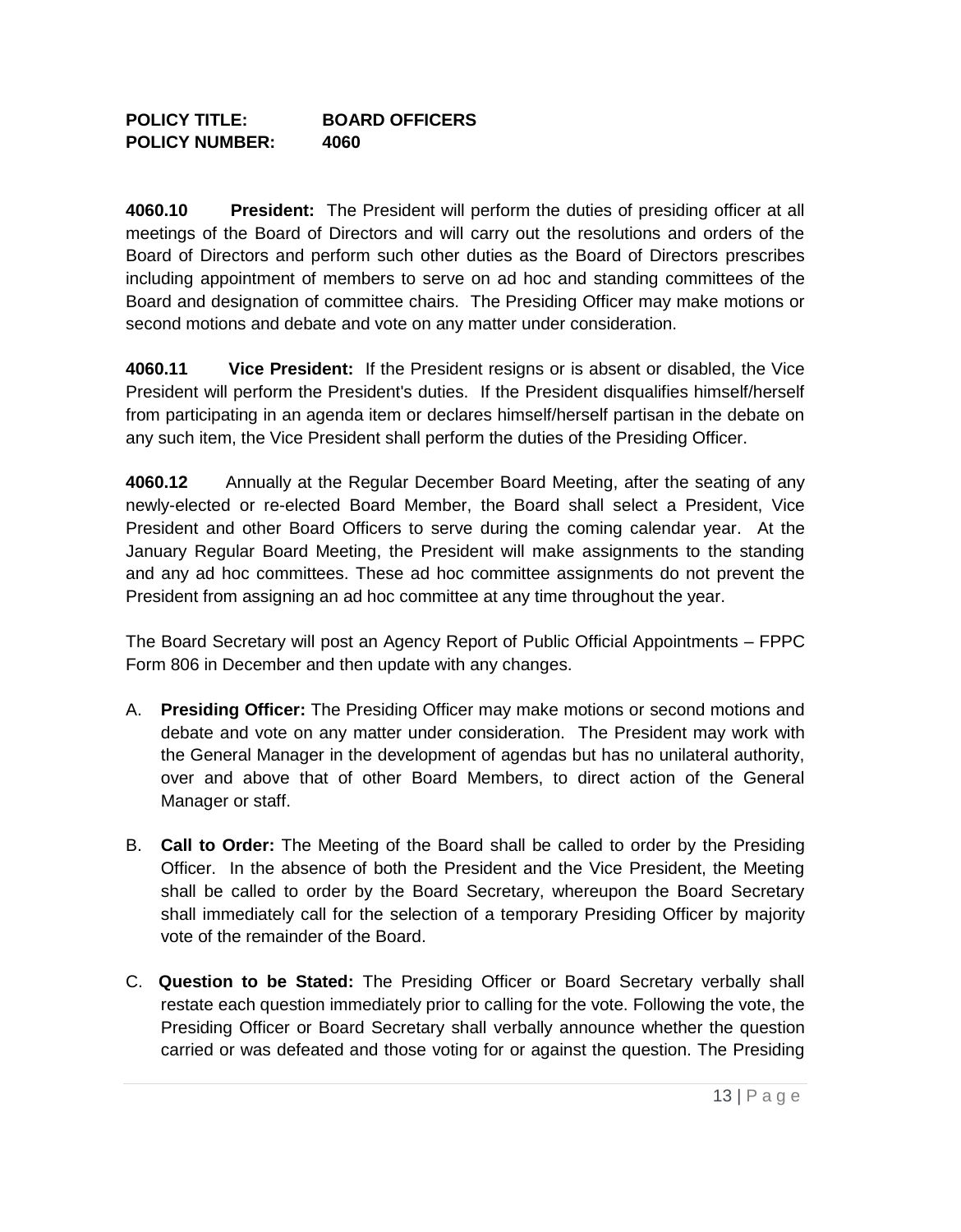Officer may also publicly state the effect of the vote for the benefit of the audience before proceeding to the next item of business.

- D. **Signing of Documents:** The President, or Vice President, in the absence of the President, shall sign resolutions and contracts adopted by the Board of Directors. The Board Secretary shall attest to the signature of the President or Vice President.
- E. **Maintenance of Order:** The Presiding Officer is responsible for the maintenance of order and decorum at all times. No person is allowed to speak who has not first been recognized by the Chair. All questions and remarks shall be addressed to and through the Chair. Once a Director has spoken, he/she must wait for other Directors to speak before further engaging in dialogue or debate.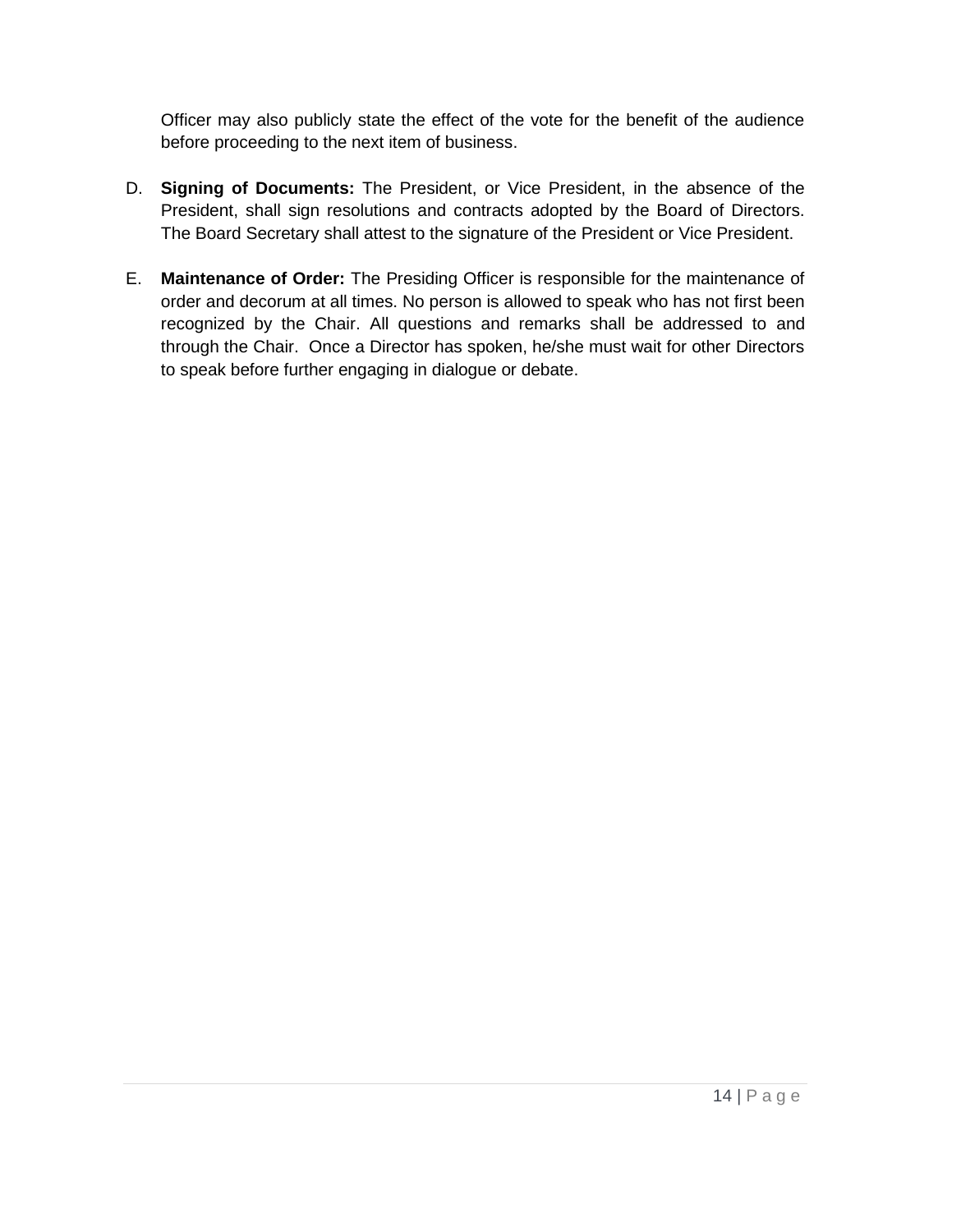#### **POLICY TITLE: COMMITTEES OF THE BOARD OF DIRECTORS POLICY NUMBER: 4080**

**4080.10** Annually at the Regular January Board Meeting, the Board President shall appoint members to standing committees established by the Board pursuant to Section 4060.12, above.

**4080.11** All meetings of standing committees shall meet Brown Act requirements. The standing committees that have established a regular time and place for their meetings shall publish and post the meeting agenda at least 72 hours prior to the meeting. Agenda items must provide sufficient information for the public to determine whether to attend and/or participate. Meetings of standing committees that have not established a regular time and place for their meetings are considered special meetings. The agenda for such special meetings shall be published and posted at least 24 hours prior to the meeting. Agenda items shall provide sufficient information for the public to determine whether to attend and/or participate.

**4080.12 Standing Committees:** Standing committees shall meet when requested by Board consensus**.** The standing committees will make advisory recommendations to the Board based on their review via a written or oral report. Standing committees shall be advisory only and cannot commit the District to any policy, act or expenditure unless specific authority is delegated to such committee by the Board.

**4080.13 Airport Development Committee: Duties and Responsibilities**. The Airport Development Committee is formed to advise and make recommendations to the Board of Directors on issues that include, but are not limited to:

- A. Monitor and review Airport AIP and Capital Improvement Projects (CIP), i.e., snow removal equipment storage facility, taxiway and runway construction, airport lighting, airport signage, and Terminal Building.
- B. Other matters as assigned by the Board of Directors.

**4080.14** Intentionally omitted

**4080.15 Personnel Committee: Duties and Responsibilities.** The Personnel Committee is formed to advise and make recommendations to the Board of Directors on issues that include, but are not limited to:

A. Annual review of salary and benefits for all District employees.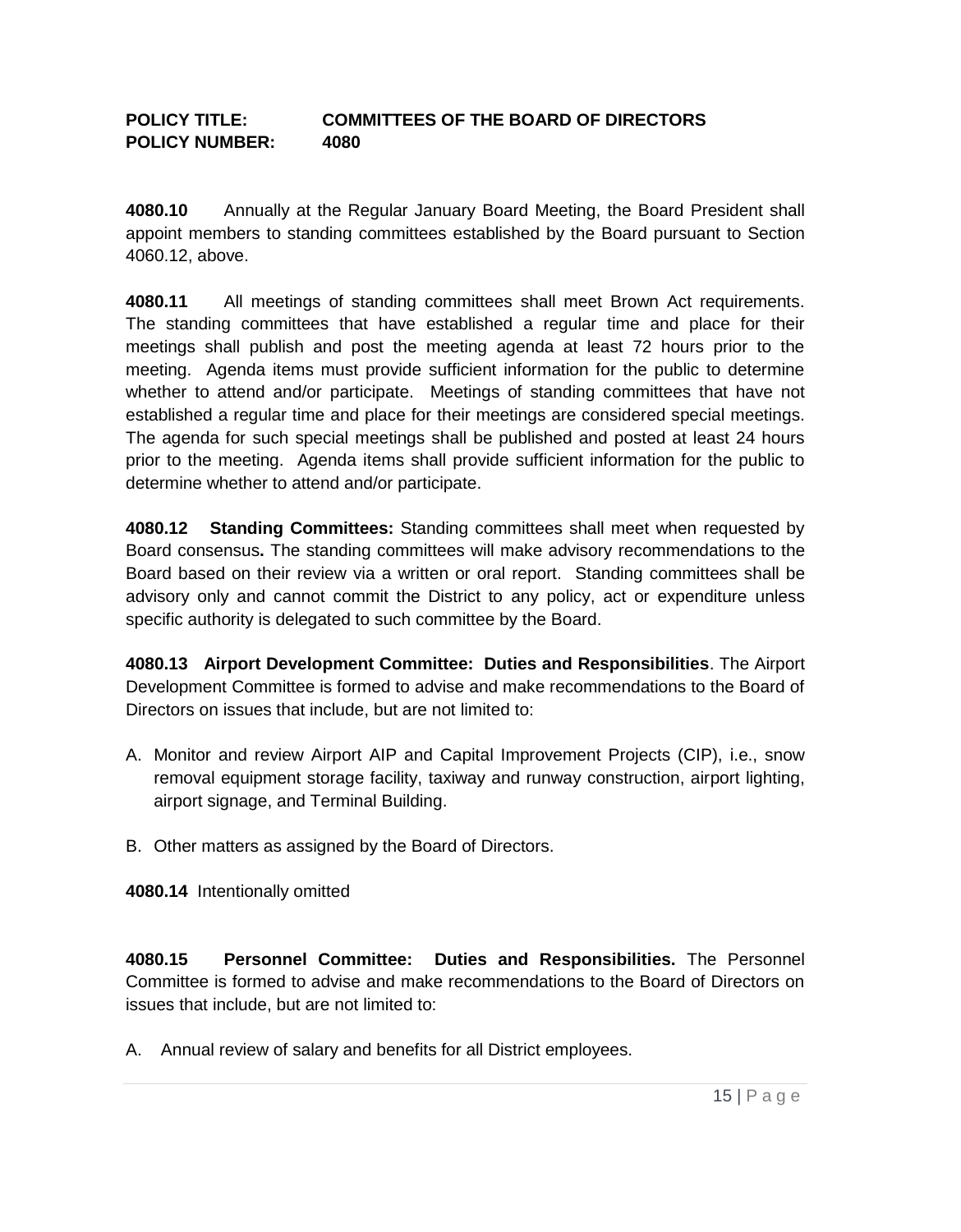- B. Plans and procedures for hiring exempt District employees.
- C. Renegotiation of the General Managers employment contract (as required).
- D. Consideration and investigation of complaints against District employees as requested by the General Manager.
- E. Consideration and investigation of grievances by employees against the District.
- F. Consideration and investigation of complaints brought by the public against the General Manager.
- G. Review of District Personnel Manual with amendments as required.
- H. Facilitate and prepare annual performance review of General Manager.
- I. Other matters as assigned by the Board of Directors.

**4080.16 Public Outreach Committee: Duties and Responsibilities.** The Public Outreach Committee is formed to advise and make recommendations to the Board of Directors on issues that include, but are not limited to:

- A. Monitor and review Airport Public Outreach Plan and marketing strategies.
- B. Ensure that Public Outreach Plan is consistent with goals identified in the Airport Strategic Plan.
- C. Review and make recommendations to the Board of Directors on any and all matters related to airport public outreach and community relations.
- D. Other matters as assigned by the Board of Directors.

**4080.17 Safety Committee: Duties and Responsibilities.** The Safety Committee is formed to advise and make recommendations to the Board of Directors on issues that include, but are not limited to:

**4080.18 Ad Hoc Committees.** Notwithstanding, as authorized by the Brown Act, nothing in this section shall prevent the President from appointing an ad hoc committee to carry out a temporary and limited purpose or thereafter from disbanding such committee. Such appointment may be made outside of a Board meeting and is not approved by the Board. The President or General Manager shall notify Board members and staff of the formation and purpose of any ad hoc committee.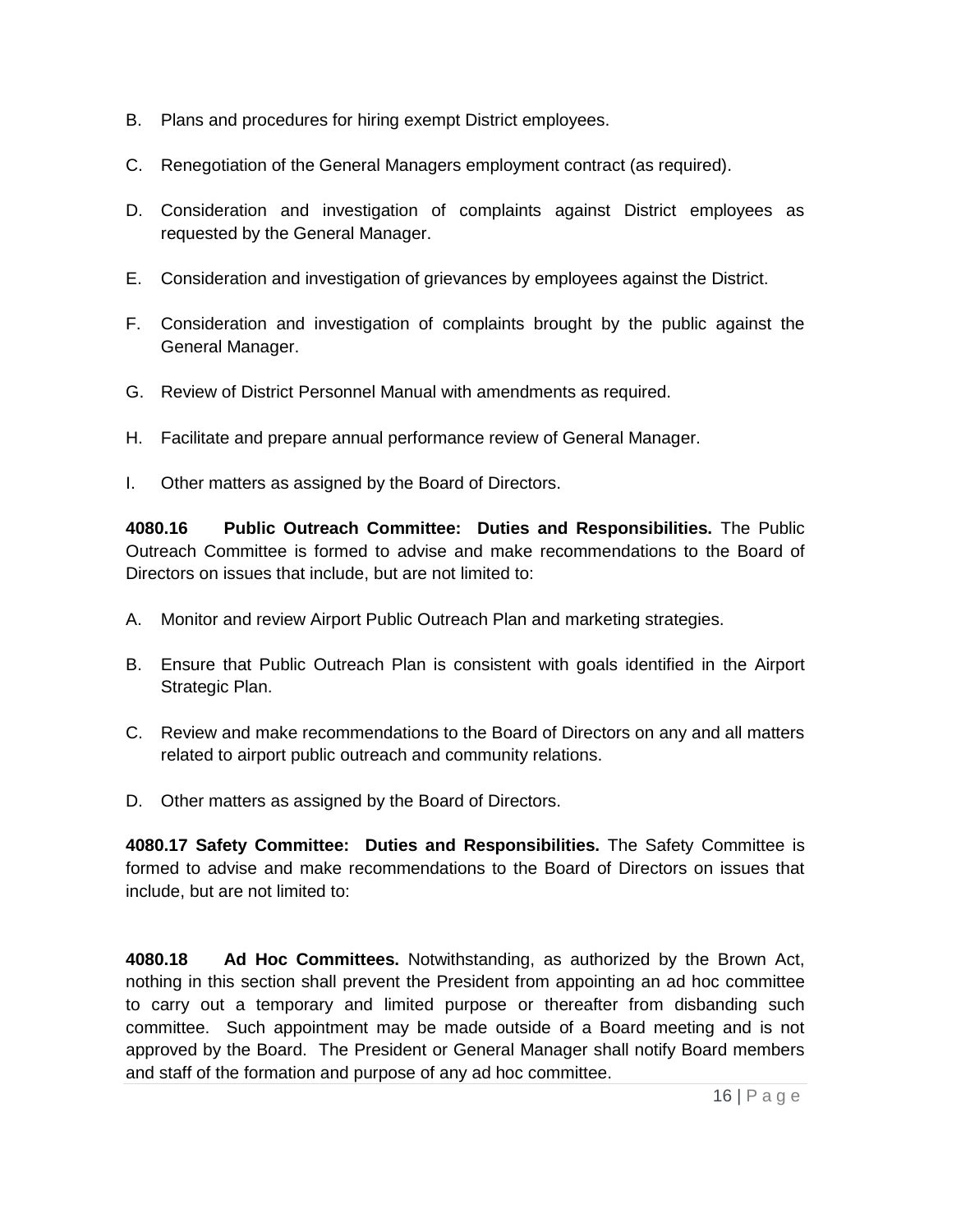#### **POLICY TITLE: BOARD MEETING PROCEDURES POLICY NUMBER: 5000**

**5000.10 Purpose:** The purpose and intent of the Board of Directors in adopting these rules shall be to provide guidelines relating to the conduct of the public business by or on behalf of the Board. Notwithstanding, in the event of any noncompliance with or violation of any policy provision herein, such non-compliance will not be deemed to affect the validity of any action taken, unless otherwise specifically provided by law. These procedures are intended to comply with and are governed by the Ralph M. Brown Act, Government Code Section 54950 et seq. (the "Brown Act").

#### **5000.20 Meetings**

- A. **Regular Meeting**: The Board of Directors of the District shall hold Regular Meetings at the Terminal Building at 501 Valley Blvd., Big Bear City, California, on the second Wednesday of each month beginning at 4:00 P.M. When the day for a Regular Meeting of the Board falls on a legal holiday, the Board, at the preceding Meeting, shall determine the time and date of any rescheduled Meeting. The Board may cancel or change a Meeting time or place in the same manner as the agenda is posted. Any Regular Meeting may be adjourned to a time, place and date certain as long as that date is before the next Regular Meeting. Otherwise, once adjourned, the Meeting may not be reconvened.
- B. **Meetings Governed by Brown Act and Other Applicable Law:** All Meetings of the Board of Directors shall be governed by the provisions of the Ralph M. Brown Act (Govt. Code Section 54950 et seq) as those may be revised from time-to- time (the "Brown Act") and other applicable law.
- C. **Quorum:** A majority of the Board shall be sufficient to do business and motions may be passed 2-1 if only three (3) attend. The following matters, however, require three (3) affirmative votes: orders for payment of money.
- D. **Legally required Participation:** If a majority of the Board shall be disqualified to vote on a matter by reason of actual or apparent conflict of interest, and the action is required, the Board may utilize the applicable rules of necessity to select by lot or other means of random selection, or by such other impartial and equitable means as the Board shall determine, that number of its disqualified members which, when added to the members eligible to vote, shall constitute a quorum. Those members may vote but not discuss.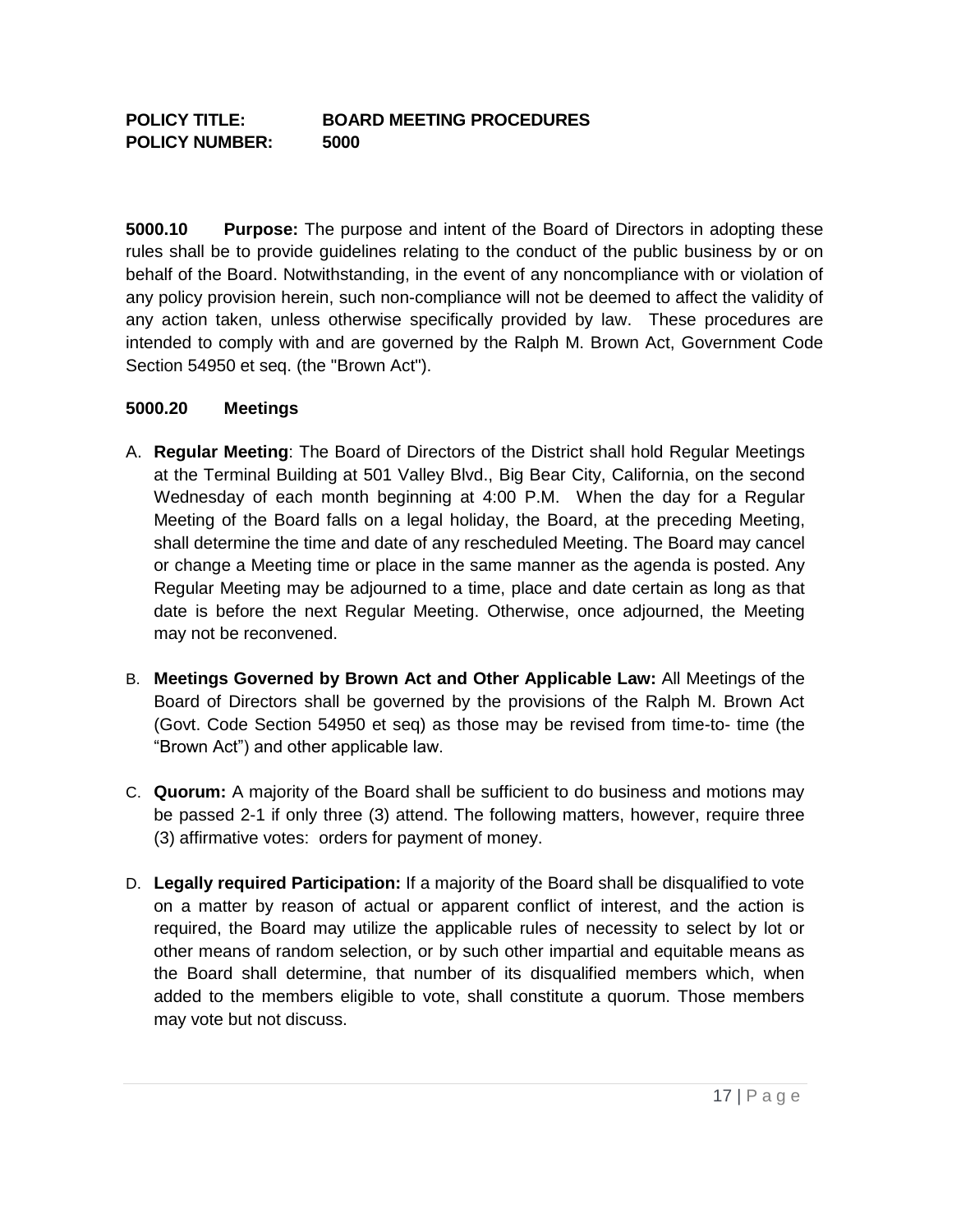#### **5000.30 Agenda**

- A. **Order of Business:** The Order of Business of each Meeting shall be as contained in the Agenda prepared by the Board Secretary. The Agenda shall be a numbered listing by topic of the subjects which shall be taken up for consideration in the following order. (When a Special Agenda is needed, items will be listed only as needed but the order will be maintained.) Special Meetings that fall on the same day as a Regular Meeting may be shown on the same Agenda.
	- o Call to Order
	- o Flag Salute
	- o Mission Statement
	- o Presentations and Proclamations**:**
		- o Civil Air Patrol
		- o Big Bear Pilots Association
	- o Roll Call and Introductions
	- o Approval of Agenda
	- o Public Comments (not on agenda)
	- o Consent Agenda
	- o Pulled Consent Agenda Items
	- o Committee and Board Conference Reports
	- o Business Matters
	- o General Manager Reports
	- o Directors Comments
	- o Future Agenda Items
	- o Next Meeting Date
	- o Closed Session
	- o Adjournment

The Presiding Officer may change the order of the agenda items unless there is an objection from a majority of the Board. Items may be added only as allowed by the Brown Act.

If a quorum is lacking at any Regular or Special Meeting, the Board Secretary may declare the Meeting adjourned to a stated time and place, and he/she shall cause a written Notice of Adjournment to be given to those specified above.

Meetings of the Board of Directors may include Closed Sessions as regulated by the Brown Act. Closed Session Agenda items must be described in a manner that is in compliance with the Brown Act.

Special Meetings, including Closed Sessions, of the Board of Directors may be called by the President or by three (3) Board members. Notice shall comply with the requirements of the Brown Act. Appearance at the meeting waives any defect in notice. The Board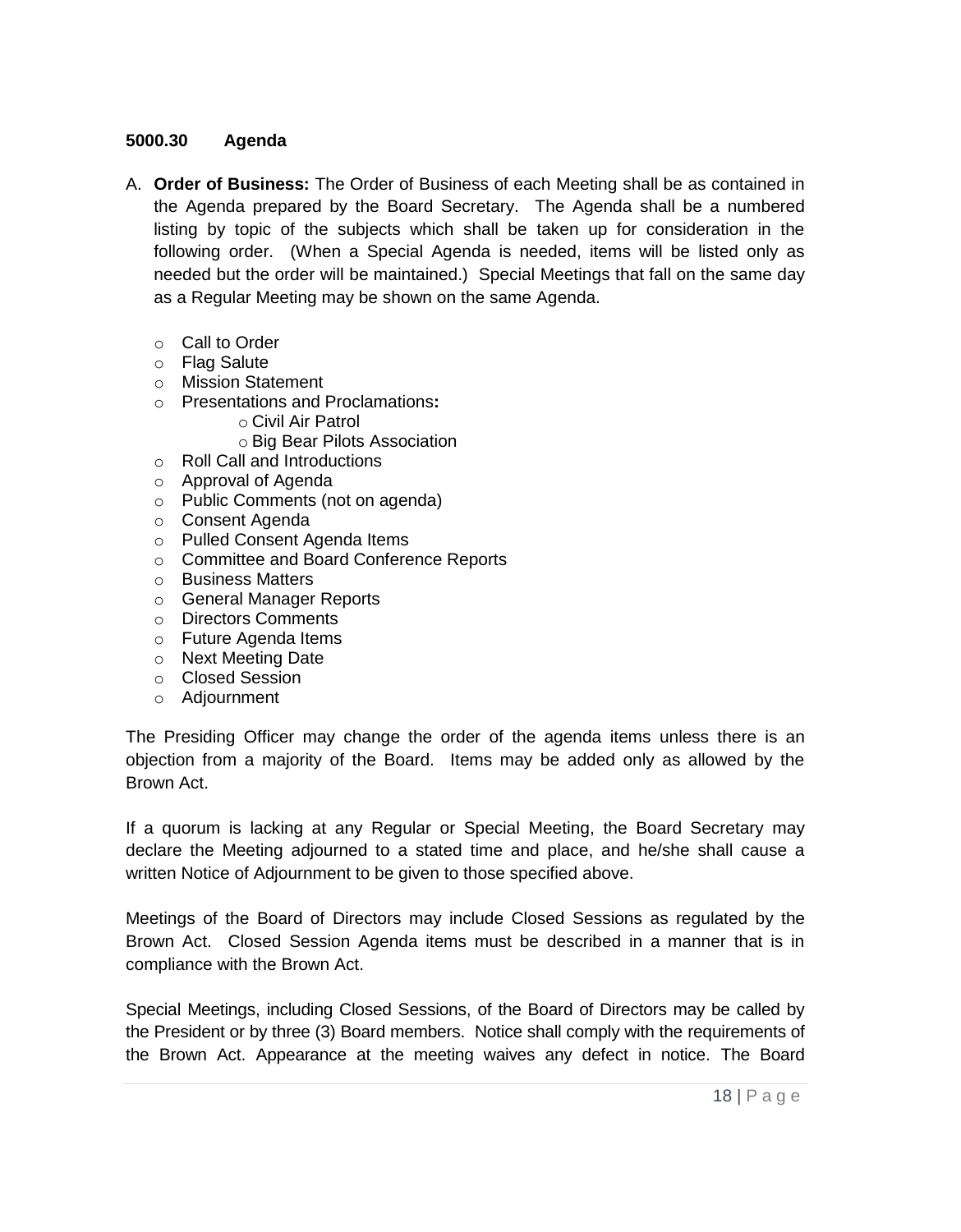Secretary shall provide notice to those members of the public requesting such notice and to post notice on the District's website. Only those items listed in the call for the Special Meeting may be considered at the Meeting.

Emergency Special Meeting: In the event of an emergency situation involving a threat to public safety for which prompt action is required by the District (such as the threatened disruption of public facilities), the Board of Directors may hold an Emergency Special Meeting without complying with the 24-hour notice as otherwise provided in the Brown Act.

The Draft Agenda for Regular Board Meetings prepared by the General Manager and Board Secretary shall be reviewed by the President prior to the 72-hour Public Agenda posting and notifications. The Presiding Officer has the authority to add Agenda items.

Brief staff reports shall accompany business items. The General Manager will provide this public information at the time of the posting of the Agenda. Staff reports will also make reference to the specific District goal being met with the agenda item.

- B. **Delivery of the Agenda**: The Agenda for each Regular Meeting of the Board, and reports and other documentation related thereto, generally shall be made available to Members of the Board (in their mail drawers in the terminal building) and made available to the public at least 72 hours prior to the Wednesday Meeting to which it pertains. Agendas shall be posted on the bulletin board at the administrative offices of the District and at such other places the Board has designated for posting notices of Board meetings. Agendas shall be posted on the website at the same time. Any staff reports or other items for a Regular Meeting not available for distribution with the Agenda shall be made available to the public at the administrative offices of the District as soon as provided to the Board of Directors, or at the Meeting if only available then.
- C. **Roll Call:** Before proceeding with the business of the Board, the Board Secretary shall call the roll of the Directors and the names of those present shall be entered into the Minutes. The order of roll call shall be alphabetical with the President called last.

#### D. **Minutes of the Board:**

1. Unless requested by a majority of the Board of Directors, Minutes of the previous Meeting may be approved without public reading.

 The Secretary of the Board, or designated employee, shall keep Minutes of all open Regular, Special, and Emergency Meetings of the Board. The Minutes shall show only actions taken by the Board and are not verbatim Minutes. Recordings of the Regular Board Meeting will be made available on the District Website.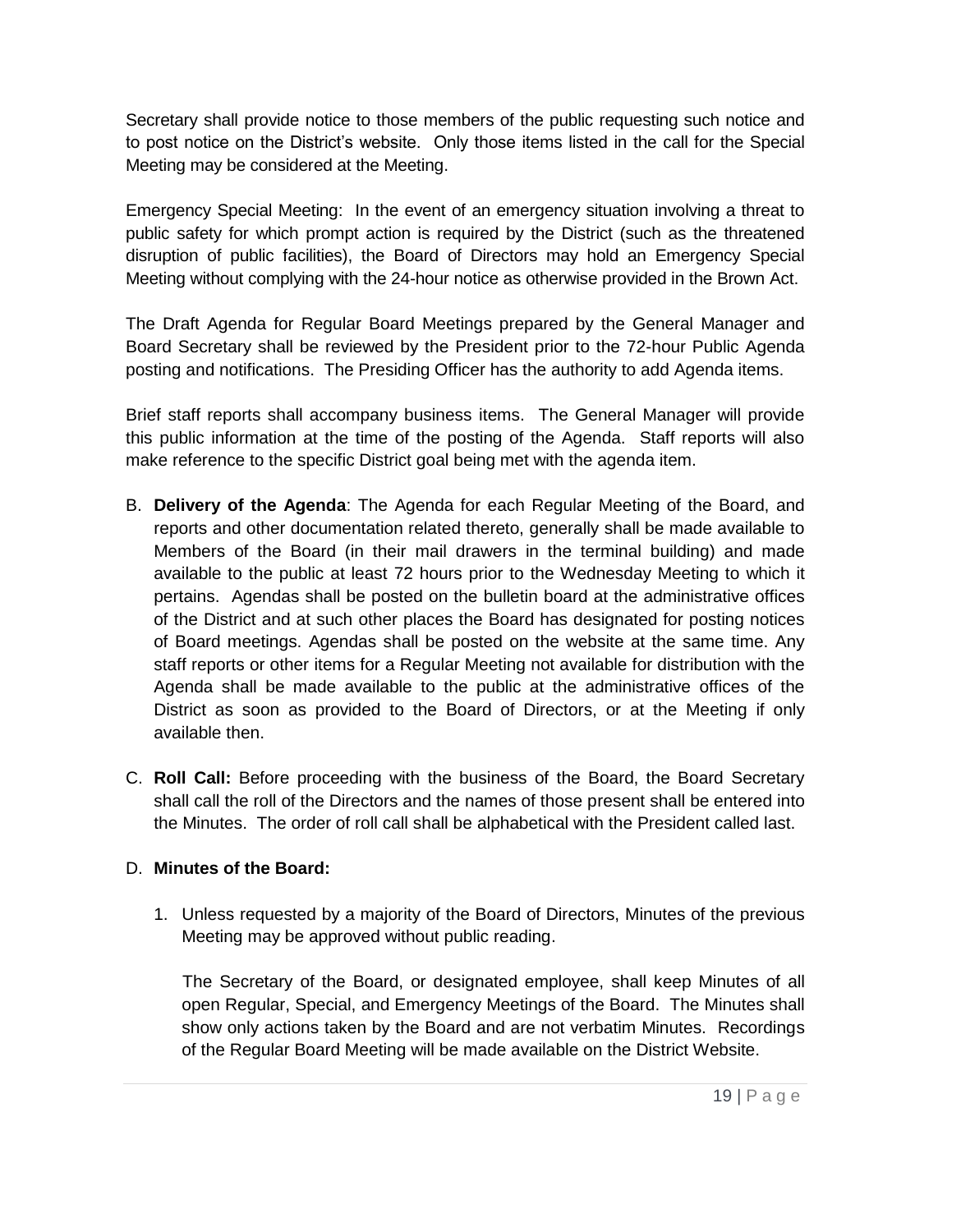- 2. Copies of the Minutes generally shall be distributed to Directors with the Agenda 72 hours prior to the next Regular Board Meeting.
- 3. Motions and Resolutions shall be recorded as having passed or failed and individual votes will be recorded unless the action was unanimous.
- 4. All Resolutions and Ordinances adopted by the Board shall be numbered consecutively starting anew at the beginning of each calendar year and shall be retained in perpetuity.
- 5. Approved Minutes shall be retained permanently.
- 6. Notwithstanding, the President or General Manager is authorized to order verbatim transcripts of all or any portion of a regular or special meeting.
- E. **Public Comments:** A person wishing to comment on an Agenda item should raise his or her hand to be recognized by the President/Chair and move to the podium, at which time he or she has three (3) minutes to complete those comments, unless a longer time is granted. No speaker may allot his or her time to others.

**Comments on Agenda items:** Comments concerning matters on the Agenda will be heard at the time the matter is considered.

**Comments on non-Agenda items:** Comments concerning matters not on the Agenda will be heard during the Public Comment section of the Agenda. A speaker's comments should be within the subject matter jurisdiction of the Big Bear Airport District Board.

Please note that if you are addressing the Board on items not on the Agenda, the Brown Act does not allow Board discussion of such items because they are not on the Agenda and thus were not noticed publicly. Therefore, the Board may only do the following: refer the matter to staff, ask for additional information or request a report back, or give a very limited factual response. Your comments may be placed on the Agenda for future discussion. Non-Agenda comments are limited to 15 minutes.

F. **Consent Agenda:** Items of a routine nature may be placed on the Consent Agenda. All items may be approved by one blanket motion. Prior to, or following review of the Consent Agenda by the Presiding Officer, any Director may request that any item be withdrawn from the Consent Agenda for separate consideration. However, for conflict of interest or other reasons, any Director may abstain from voting on any Consent Agenda item without requesting its removal from the Consent Agenda, and the Board Secretary shall be instructed to record such abstentions in the Minutes.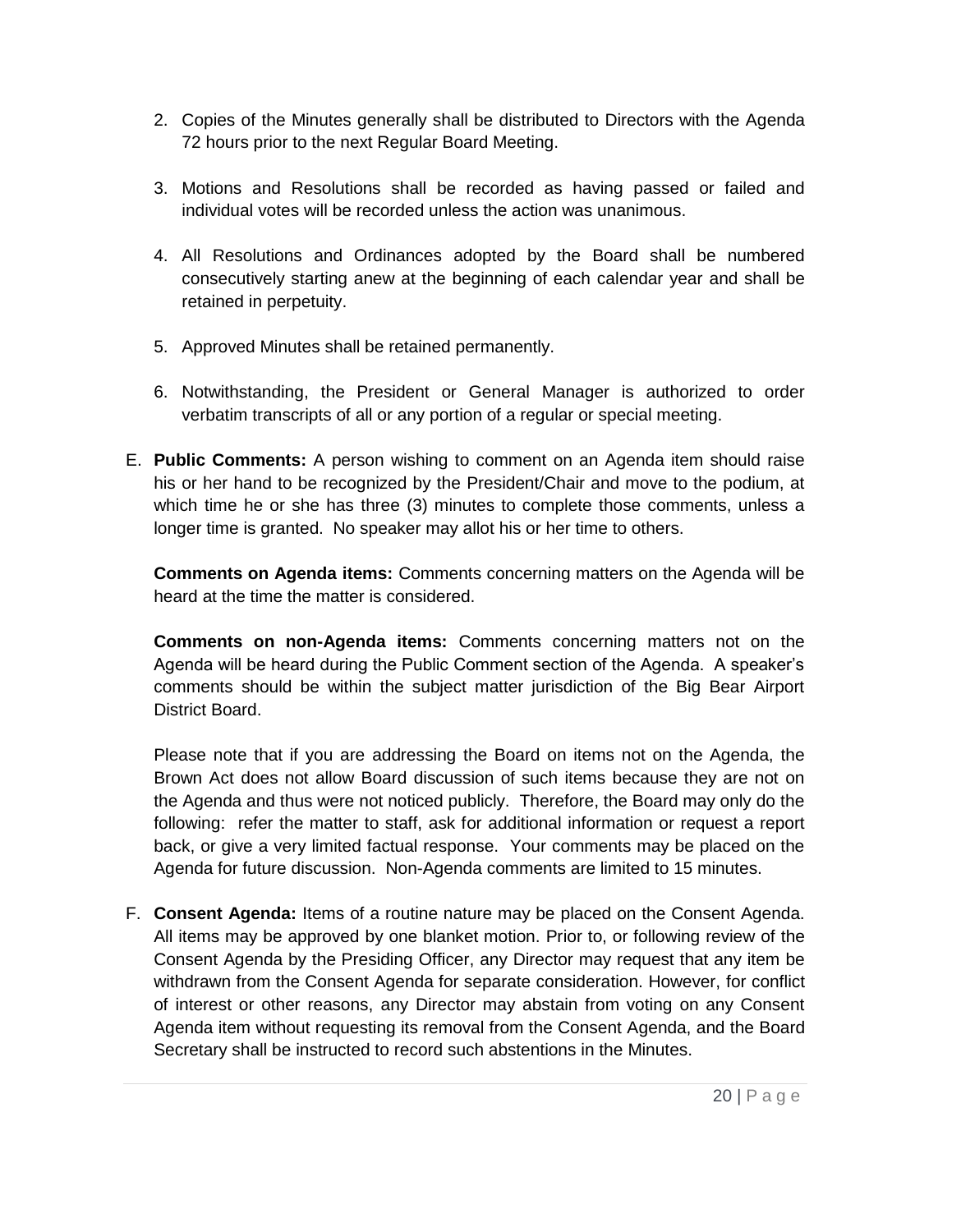**Future Agenda Items:** The General Manager shall place operational, business items on the agenda. Any Board member may have an item placed on the agenda by requesting that the President place such item on a future agenda. The Vice President shall act for the President in the President's absence. The President shall work with the General Manager to prioritize placement of such item on the agenda and such item shall be placed on an agenda within the next six months.

#### **5000.40 Rules, Decorum, and Order**

A. **Points of Order:** The Presiding Officer shall act as the Parliamentarian and shall determine all Points of Order subject to the right of any member to appeal to the Board. If any appeal is taken, the question shall be, "Shall the decision of the Presiding Officer be sustained?" in which event a majority vote shall govern and conclusively determine such question of order.

#### B. **Decorum and Order, Directors:**

- 1. Directors shall thoroughly prepare themselves to discuss Agenda items at any Meeting of the Board of Directors. Information may be requested from staff; information may be exchanged between Directors between Meetings only within the limits of the Brown Act. Any Director desiring to speak shall address the Chair and, upon recognition by the Presiding Officer, shall confine himself/herself to the question under debate.
- 2. A Director desiring to question the staff shall address his/her question to the General Manager, who may either answer the inquiry himself/herself or to designate some member of his/her staff, consultant, or contractor for that purpose.
- 3. A Director, once recognized, shall not be interrupted while speaking unless called to order by the Presiding Officer; unless a Point of Order is raised by another Director; or unless the speaker chooses to yield to another Director.
- 4. Any Director called to order while he/she is speaking shall cease speaking immediately until the question of order is determined. If ruled to be in order, he/she shall be permitted to proceed. If ruled to be not in order, he/she shall remain silent or shall alter his/her remarks so as to comply with rules of the Board.
- 5. Directors shall accord the utmost courtesy to each other, to District employees, and to the public appearing before the Board and shall refrain at all times from rude and derogatory remarks, reflections as to integrity, abusive comments and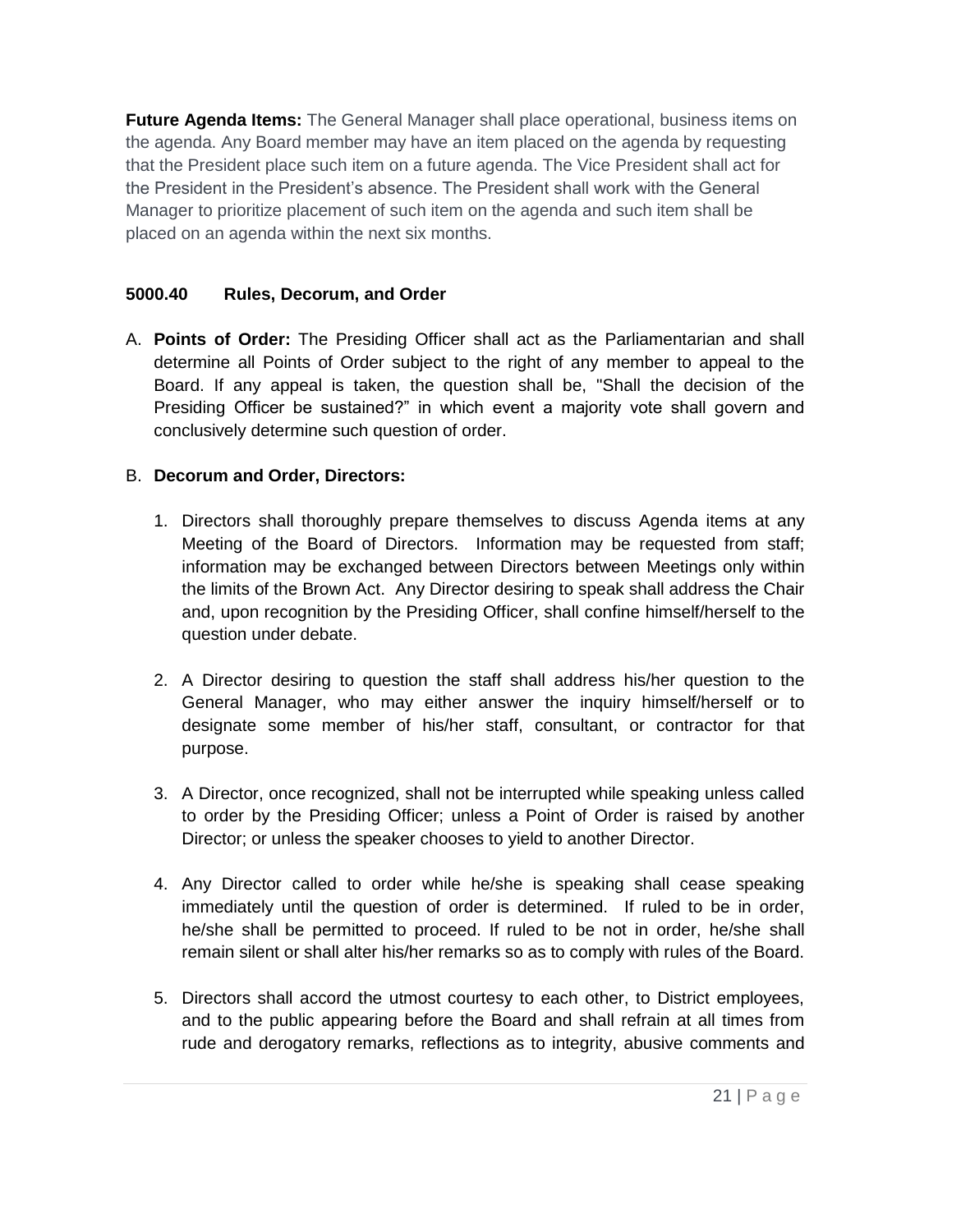statements as to motives and personalities. Any such breach in decorum may result in public censure by a majority of the Board.

- 6. Any Director may move to require the Presiding Officer to enforce the rules and the affirmative vote of a majority of the Board shall require the Presiding Officer to so act.
- 7. Time limits on Directors speaking
	- A. Agenda items: Each Director may speak for three (3) consecutive minutes regarding the specific agenda item being discussed. The Board President shall call for each Director to speak in any order determined to be appropriate, with the President speaking last. No Director may speak for an additional three-minute period until each Director has been given an opportunity to speak. No Director is required to speak, or to speak for three (3) minutes. Unless otherwise specifically waived by the President, the President shall not call for Director comments more than three (3) times on any agenda item.
	- B. Directors Comments: Each Director shall limit his or her comments to three (3) consecutive minutes and shall speak to topics only within the jurisdiction of the Airport District.
	- C. Clarifications and responses: The Board President or any Director may request that the General Manager or Legal Counsel clarify or respond to any comments at the conclusion of any Director's remarks. Any such response shall be addressed to the Board as a whole through the Chair and is not the initiation of debate. Similarly, staff or legal counsel may provide clarifying information, through the President, at the conclusion of a Director's remarks.
	- D. Directors shall use their best efforts to avoid interruption of any speaker during his or her allotted time.
- C. **Decorum and Order, Employees:** Members of the administrative staff and employees of the District shall observe the same rules of procedure and decorum applicable to members of the Board. The General Manager shall insure that all District employees observe such decorum. Any staff member, including the General Manager, desiring to address the Board or members of the public shall first be recognized by the Chair. All remarks shall be addressed to the Chair and not to any one individual Director or member of the public.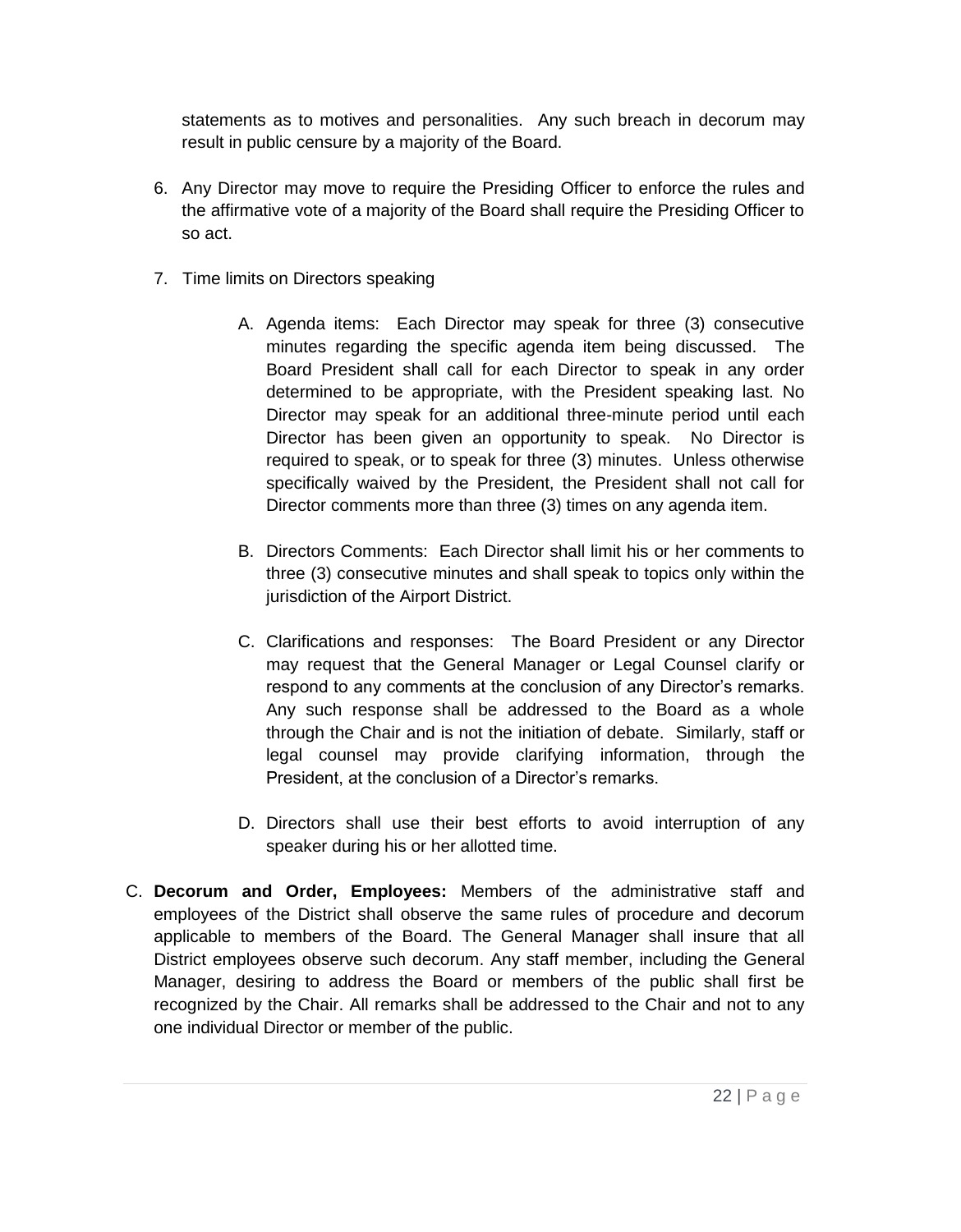#### D. **Decorum and Order, Public:**

- 1. Boisterous Conduct: No person shall maliciously or willfully disturb the peace or quiet of a meeting or of any person therein, by loud or unusual noises, or by indulging in riotous, boisterous, threatening, indecent or offensive conduct, or by using abusive, profane, indecent or vulgar language. No boisterous conduct shall be permitted at any Board Meeting. Persistence in boisterous conduct which actually disrupts the Meeting shall be grounds for summary termination of the speaker's privilege of address by the Presiding Officer.
- 2. Continued or repeated willful and actual disruption of any Meeting of the Board of Directors shall not be permitted by the Presiding Officer. If the Presiding Officer with the concurrence of a majority of the other Directors, finds that there is such actual disruption, he or she may order the person causing the disturbance to leave the podium or leave the room, may have such person removed, may recess the Meeting, may clear the room and then continue the remainder of the Meeting, or may continue the Meeting to another date and time. As used here, "willful disruption" means action which makes it unable to proceed with the business of the Meeting.
- E. **Enforcement of Decorum:** As set forth in Government Code Section 54957.9, in the event that any Meeting is willfully and actually interrupted by a group or groups of persons so as to render the orderly conduct of such Meeting unfeasible and order cannot be restored by the removal of individuals who are willfully interrupting the Meeting, the members of the Board may order the meeting room cleared and continue in session. Only matters appearing on the Agenda may be considered in such a session. Duly accredited representatives of the press or other news media, except those participating in the disturbance, shall be allowed to attend any session held pursuant to this section. Nothing in this section shall prohibit the Board from establishing a procedure for readmitting an individual or individuals not responsible for willfully disturbing the orderly conduct of the Meeting.
- F. **Dissents, Protests, and Comments:** Any Director shall have the right to express dissent from, or protest to, or comment upon, any action of the Board and have the reason entered in the Minutes.
- G. **Rules of Order:** Action items shall be brought before and considered by the Board by motion in accordance with this policy. These rules of order are intended to be informal and applied flexibly. The Board prefers a flexible form of Meeting and, therefore, does not conduct its Meetings under formalized procedures of *Robert's Rules of Order*.
- 23 | P a g e H. **Rulings of Chair Final Unless Overruled:** The Presiding Officer shall act as the Parliamentarian and shall determine all Points of Order subject to the right of any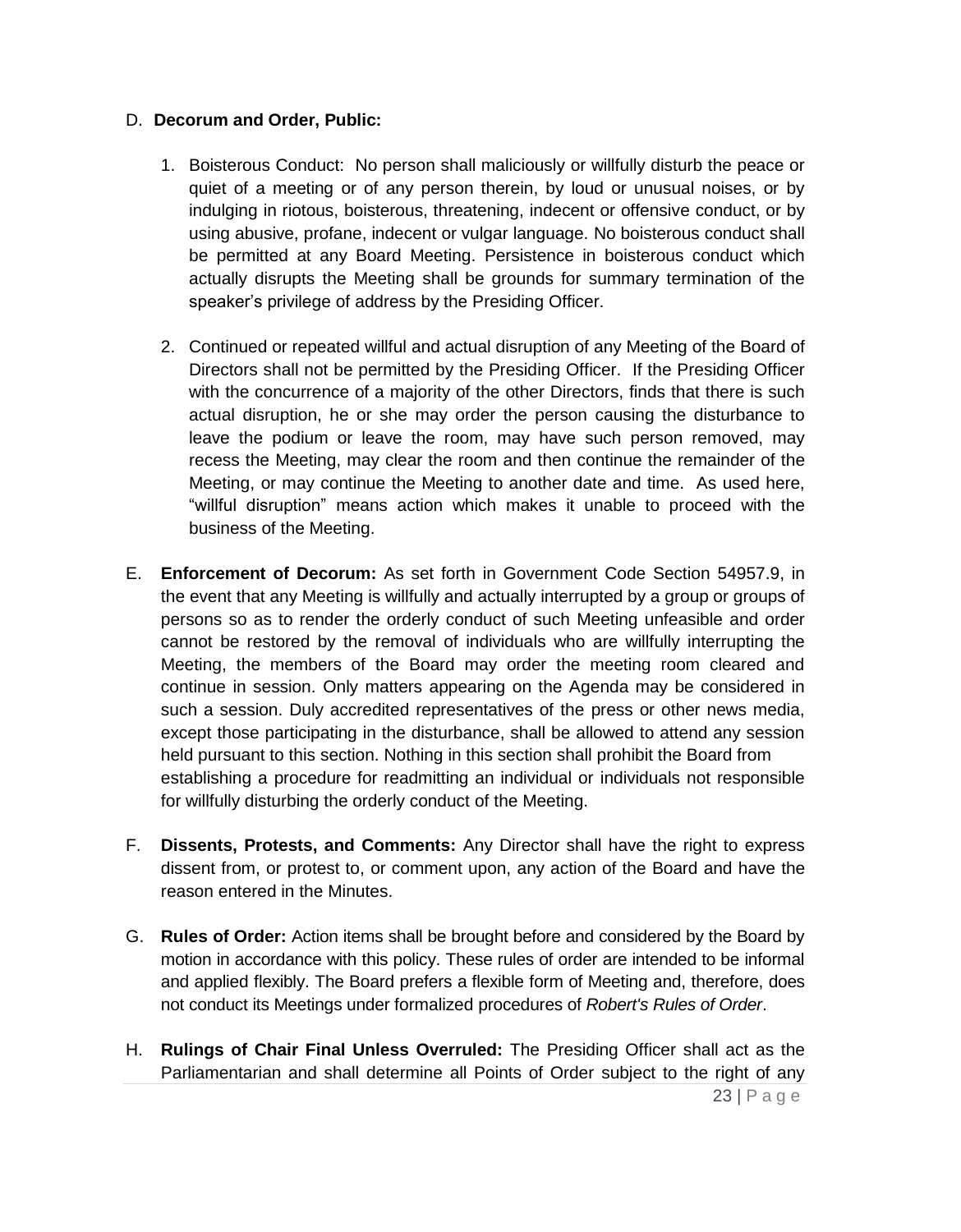member to appeal to the Board. If any appeal is taken, the question shall be, "Shall the decision of the Presiding Officer be sustained?" in which event a majority vote shall govern and conclusively determine such question of order.

#### **5000.50 Addressing the Board**

.

A. **Addressing the Board:** Members of the public have a legal right to address the Board on any matter being considered, including Closed Session Agenda Items. Comments on Agenda Items will be taken at the time the item is heard. There is a time limitation of three (3) minutes per person, per agenda item. See Section 5000.30 E.

 As the Board is considering Agenda Items, the Presiding Officer will clearly state the time at which the matter is open for comments from the public. After all comments from the public have been heard, the Presiding Officer will close the matter to additional comments. The matter may be reopened to comments from the public if a consensus of the Board agrees to do so.

 Any member of the public desiring to address the Board shall proceed to the podium and wait to be recognized by the Presiding Officer. After being recognized, the speaker may state his/her name and address for the record, but will not be required to do so. All remarks and questions shall be addressed to the Presiding Officer and not to any individual Director, staff member or other person.

 The Presiding Officer may request that communication be made to the General Manager during regular business hours, or in writing, for subsequent submittal to the Directors. The Presiding Officer may limit the total time for public comments to 45 minutes per meeting.

B. Written Correspondence: The General Manager is authorized to receive and open all mail addressed to the Board as a whole and give it immediate attention to the end that all administrative business referred to in said communications and not requiring Board action, may be disposed of between Board Meetings. A copy of such communication shall be sent to each Director marked "Information Only".

Any communication relating to a matter pending, or to be brought before the Board of Directors shall be included in the Agenda packet for the meeting at which such item is to be considered. Copies of all other communications sent to the Board will be transmitted to them.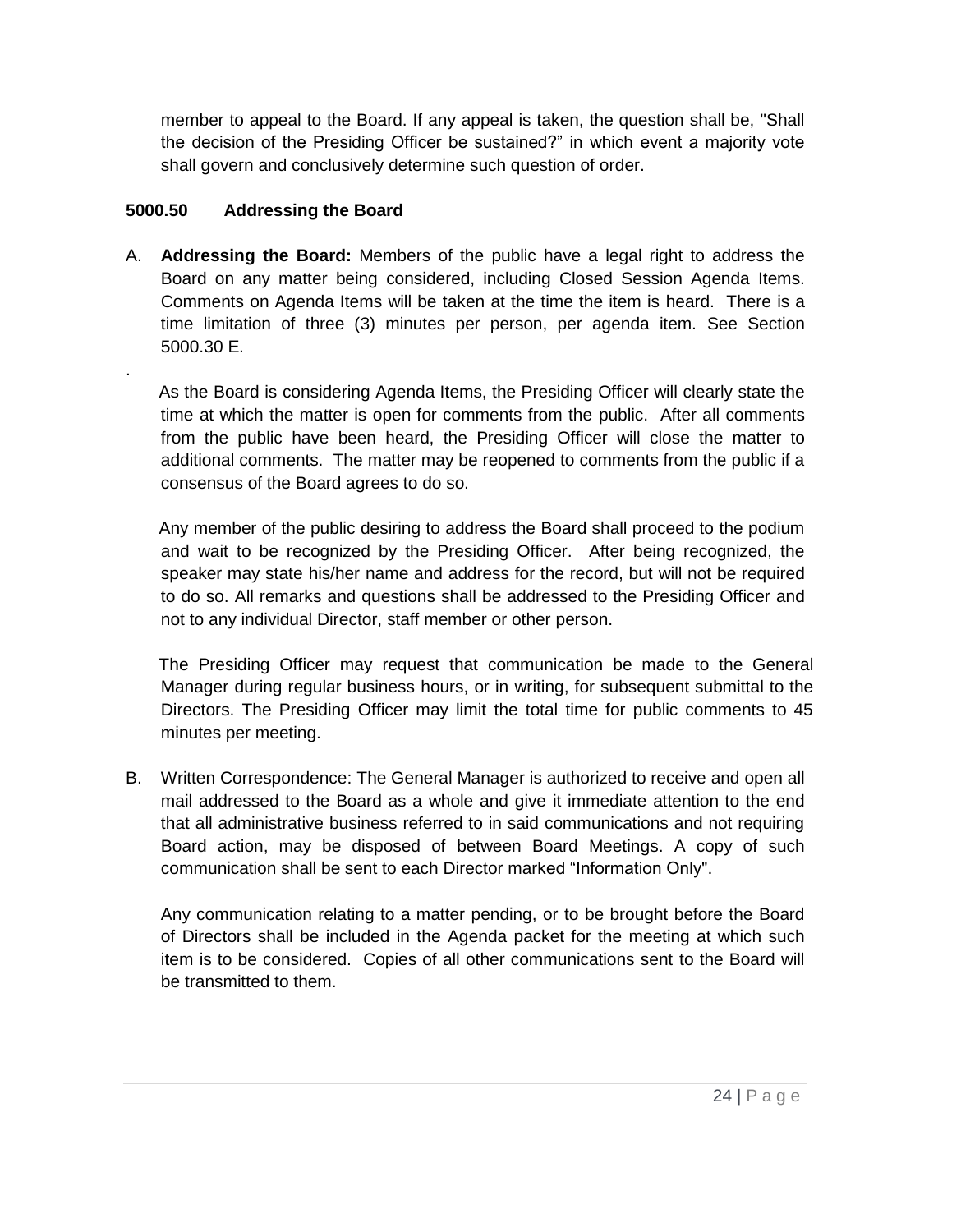#### **5000.60 Motions**

- A. **Processing of Motions:** When a motion is made and seconded, it must be stated by the Presiding Officer or Board Secretary before Board debate. A motion so stated shall not be withdrawn by the mover without the consent of the person seconding it.
- B. **Motions Out of Order:** The Presiding Officer may at any time, unless a majority objects, permit a member to introduce a resolution or motion out of the regular agenda order.
- C. **Division of Question:** If the question contains two or more divisional propositions, the Presiding Officer may, and upon request of a Member shall, divide the same.
- D. **Precedence of Motions:** When a motion is before the Board, no other motion shall be entertained except the following, which shall have precedence in the following order:
	- 1. Substitute
	- 2. Amend
	- 3. Limit or terminate discussion
	- 4. Table
	- 5. Postpone
	- 6. Reconsider
	- 7. Adjourn
	- 8. Fix hour of adjournment

In acting upon every motion, the motion requires a second except for nominations

- E. **Motion to Substitute:** Substitute motion replaces the motion under debate; when seconded and approved, it prevails. If not seconded or approved, consideration of the original motion continues.
- F. **Motion to Amend:** A motion to amend shall be debatable only as to the amendment. A motion to amend an amendment shall be in order, but a motion to amend an amendment to an amendment shall not be in order. An amendment modifying the intention of a motion shall be in order, but an amendment relating to a different matter shall not be in order. A substitute motion on the same subject shall be acceptable, and voted on before a vote on the amendment. Amendments shall be voted first, then the main motion as amended.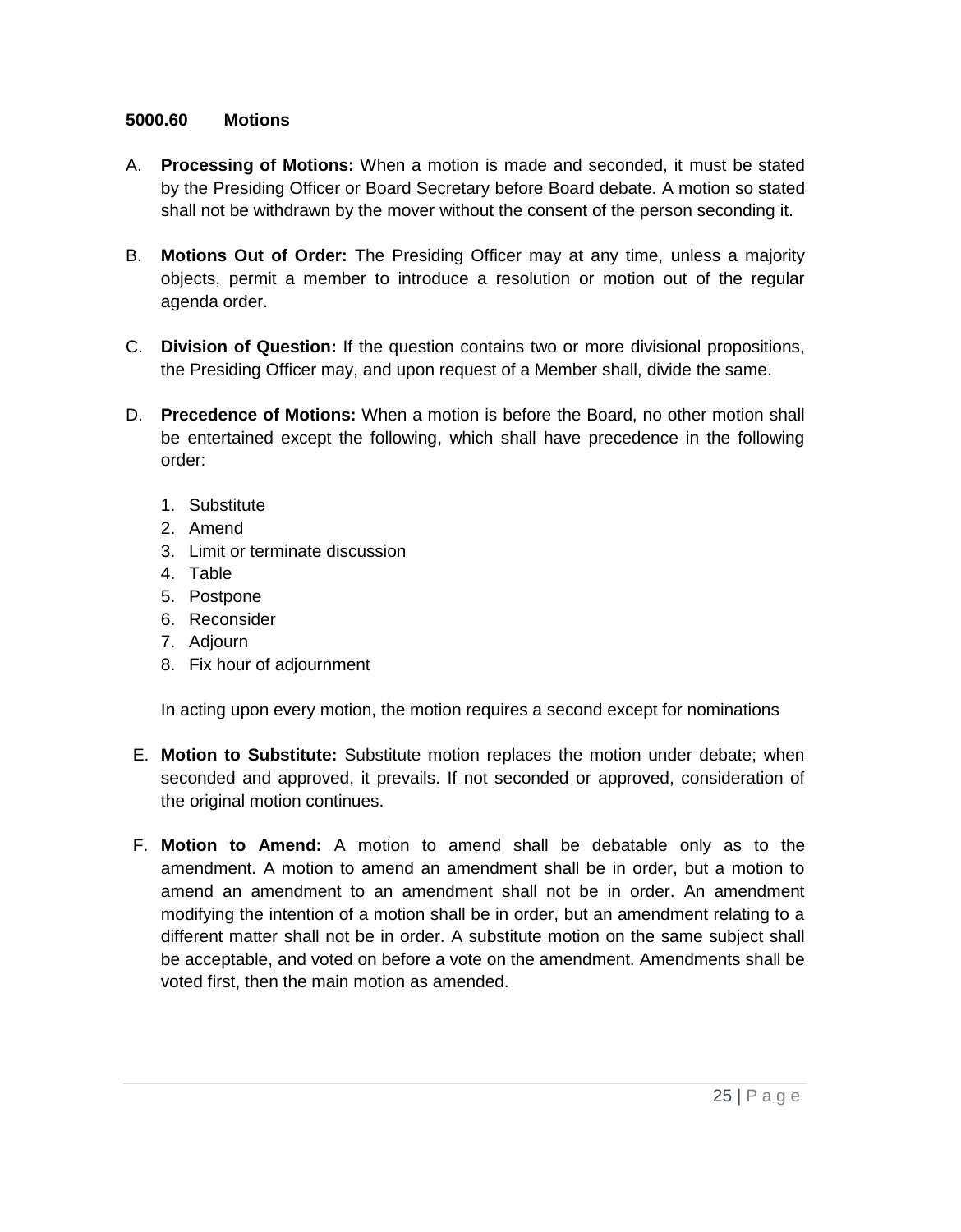- G. **Motion to Limit or Terminate Discussion:** Such a motion shall be used to limit or close debate on, or further amendment to, the main motion and shall be undebatable. If the motion fails, debate shall be reopened; if the motion passes, a vote shall be taken on the main motion.
- H. **Motions to Table:** A motion to table shall be used to temporarily by-pass the subject to an unspecified future date. A motion to table shall be undebatable and shall preclude all amendments or debate of the subject under consideration. If the motion shall prevail, the matter may be "taken from the table" at any time prior to the end of the next regular meeting.
- I. **Motion to Postpone**: A motion to postpone to a definite time shall be amendable and debatable as to propriety of postponement and time set.
- J. **Motions to Reconsider:** A motion to reconsider enables a majority, within a limited time and without notice, to bring back for further consideration a motion which has already been voted on. The purpose of reconsidering a vote is to permit correction of a hasty, ill-advised, or erroneous action, or to take into account added information or a changed situation that has developed since the taking of the vote. A motion to reconsider can be made only by a member who voted with the prevailing side. "Within a limited time", for the purposes of this motion means on the same day that the vote to be "reconsidered" was taken.
- K. **Motion to Adjourn (not debatable):** A motion to adjourn shall be in order at any time, except as follows:
	- 1. When repeated without intervening business or discussion.
	- 2. When made as an interruption of a Member while speaking.
	- 3. When discussion has been ended, and vote on motion is pending, and
	- 4. While a vote is being taken.
- L. **Motion to Fix Hour of Adjournment:** Such a motion shall be to set a definite time at which to adjourn and shall be undebatable and shall be unamendable except by unanimous vote.

#### **5000.70 Voting Procedure**

A. **Voting Procedure:** In acting upon every motion, the motion requires a second except for nominations. The Presiding Officer or Board Secretary verbally shall restate each question immediately prior to calling for the vote. A vote shall be taken by voice or roll call or any other method by which the vote of each Director present can be clearly ascertained. The order of voting shall be alphabetical with the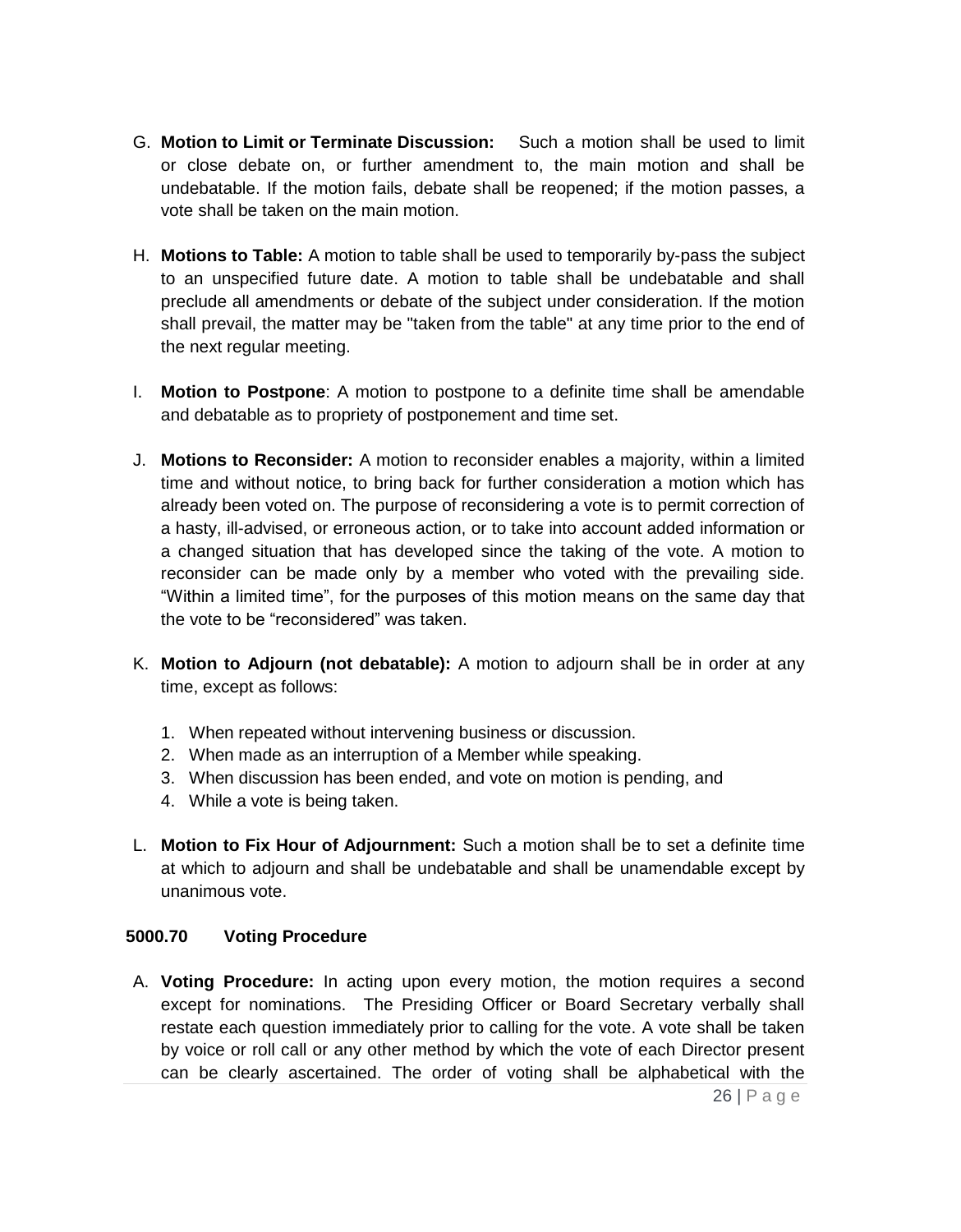President voting last. The Board Secretary shall call the names of all members seated when a roll call vote is ordered or required. Members shall respond 'aye', 'no' or 'abstain', provided that when a vote is collectively taken by voice or when a method of voting other than by voice or roll call is used, any Director not audibly and clearly responding 'no' or 'abstain' or otherwise registering an objection shall have his/her vote recorded as 'aye'. Following the vote, the Presiding Officer or Board Secretary shall verbally announce whether the question carried or was defeated and those voting for or against the question. The vote on each motion shall then be entered in full upon the record. The Presiding Officer may also publicly state the effect of the vote for the benefit of the audience before proceeding to the next item of business.

- B. **Failure to Vote:** Every Director should vote unless disqualified for cause. Directors shall abstain from participating in consideration on any item involving a legal prohibited conflict of interest. Unless such a conflict exists, however, Directors should not abstain from the Board's decision-making responsibilities. A Director who abstains not based upon a conflict shall be considered to have cast a "no" vote.
- C. **Reconsideration:** Any Director who voted with the majority may move a reconsideration of any action at the same or next meeting. After a motion for reconsideration has once been acted upon, no other motion for reconsideration thereof shall be made without unanimous consent of the Board.
- D. **Tie Votes:** Tie votes shall be lost motions. When all Directors are present, a tie vote on whether to grant an appeal from official action shall be considered a denial of such appeal, unless the Board takes other action to further consider the matter. If a tie vote results at a time when fewer than all members of the Board are present, the matter shall automatically be continued to the Agenda of the next Regular Meeting of the Board, unless otherwise ordered by the Board.

#### **5000.80 Use of District Property**

#### A. **Use of District Stationery, Business Cards and District Email:**

- 1. District letterhead shall be used by the President or Directors for official District business only but shall not be used for personal or political purposes. In order for a President or Director to use District letterhead or otherwise represent the District's position, he or she must obtain Board permission for such position.
- 2. Business cards shall contain the Director's name, title, District address and telephone number; home and/or business numbers are optional, but Director's business names and addresses shall not be used.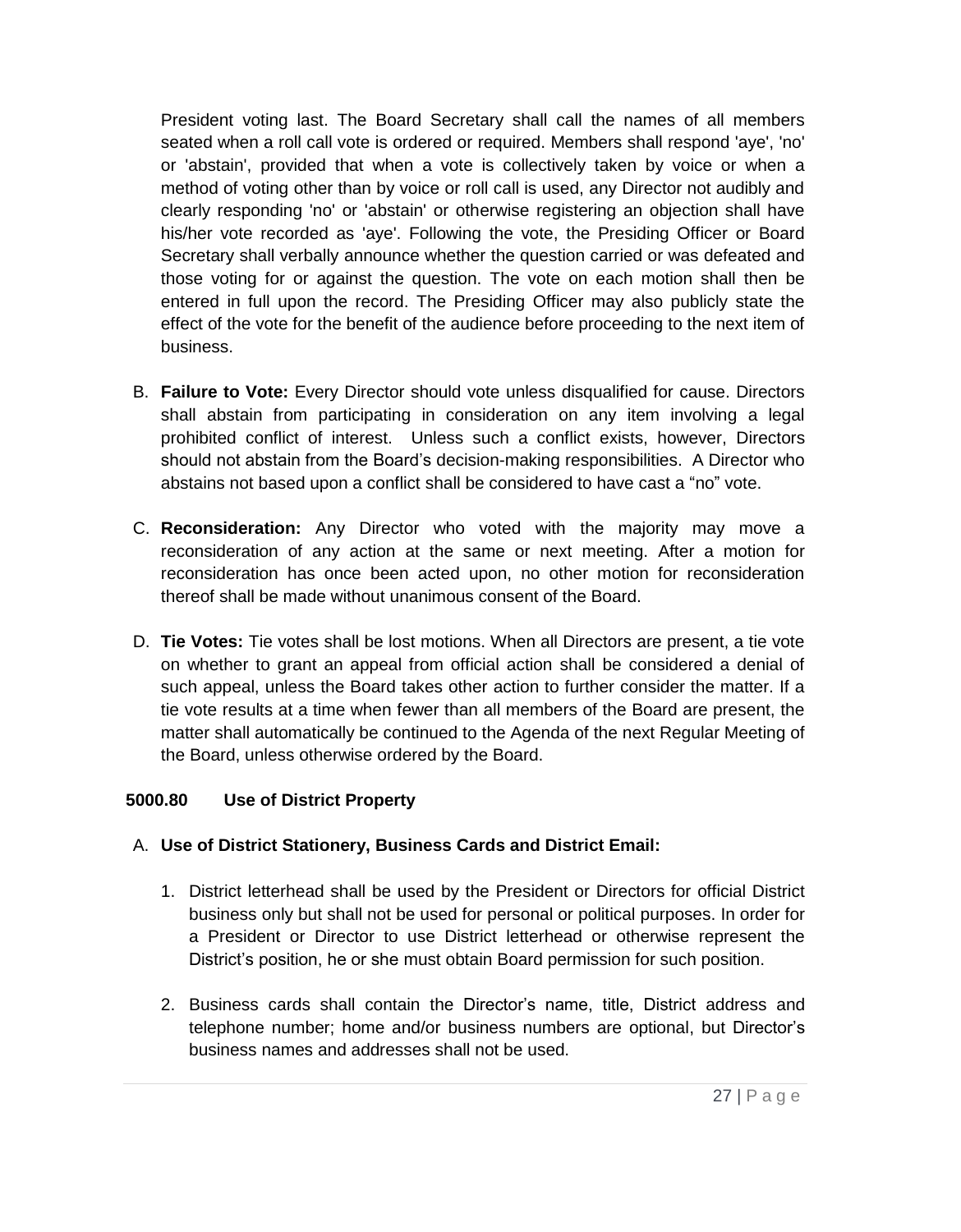- 3. Use of District Email. These email addresses must be used only for official, public business. The Board member should have no expectation of privacy in emails sent or received using such email account, unless protected by a recognized privilege, such as the attorney-client privilege. The Board Member shall not provide access to and may not allow use of the account by other and/or private persons.
- B. **Use of District Seal and Logo:** The District logo and seal shall not be used without the prior consent of the Board of Directors by majority vote.

#### C. **Representing the District's Official Position:**

- 1. In order for a President or Director to use District letterhead or otherwise represent the District's position, he or she must obtain Board permission for such position.
- 2. No Director shall use District time, staff, property, facilities, equipment or supplies for his/her private gain, except for incidental use allowed under Govt. Code Section 8314.3.
- 3. Director shall not direct staff to initiate any action or prepare any report that is significant in nature, commits District funds or initiates any project or study without the prior approval of a majority of the Board of Directors.
- 4. The District Board designates the General Manager, (or his or her designee) to communicate official District positions to the public.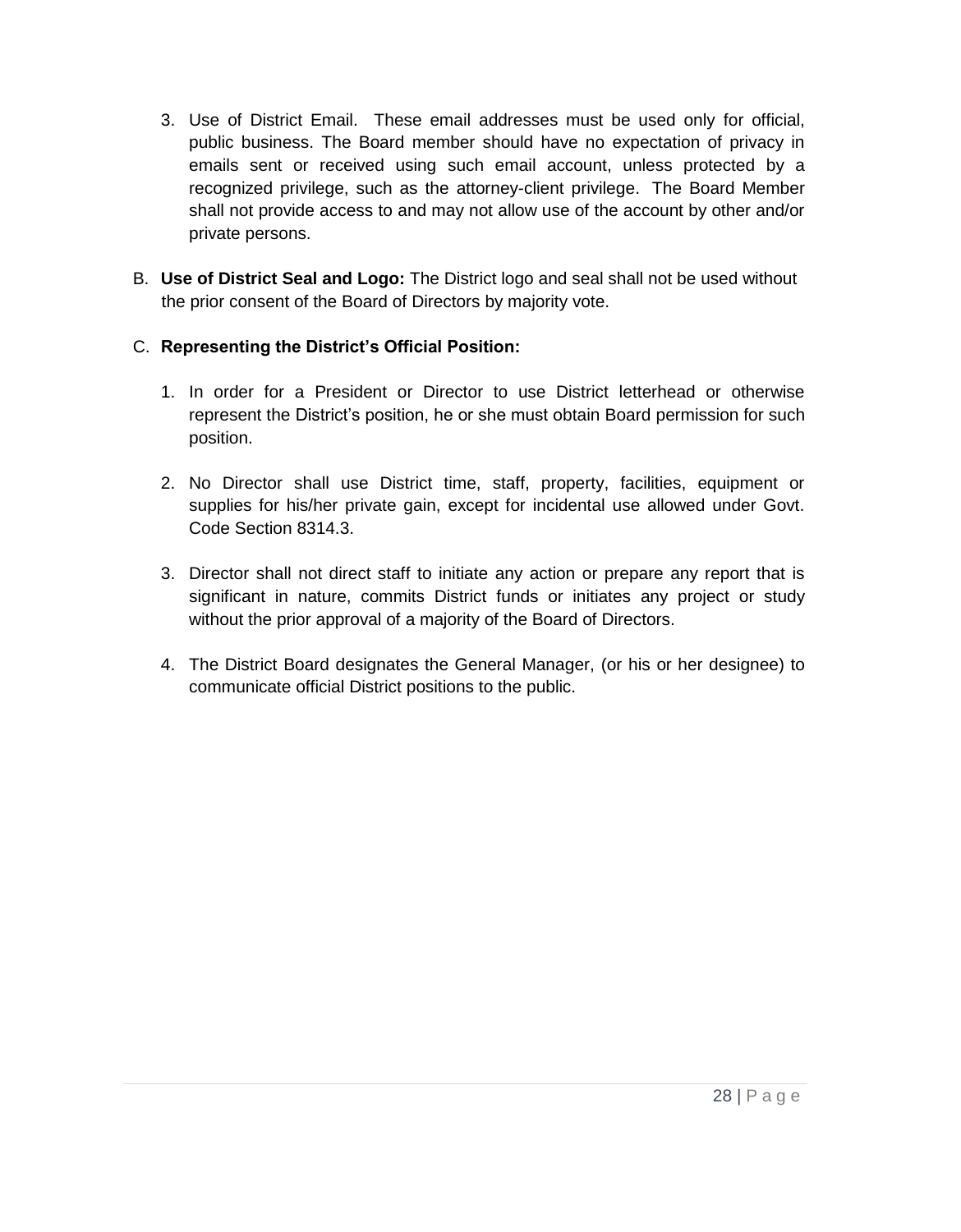#### **POLICY TITLE: TICKETS, PASSES AND GIFTS POLICY NUMBER: 7000**

**7000.10** A Director who wishes to accept a gift of tickets, passes, travel, or related items should consult the current FPPC regulations, the General Manager or General Counsel.